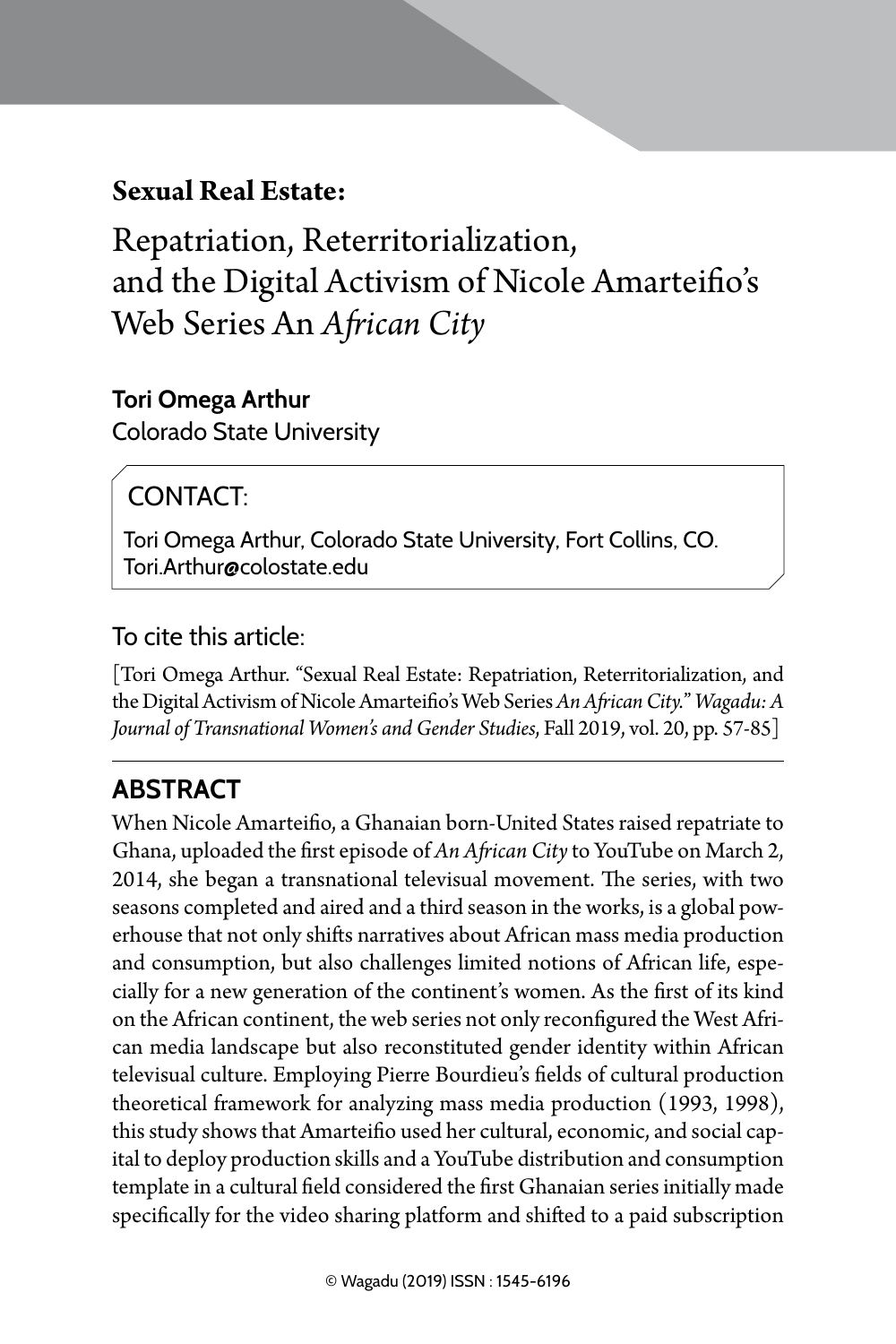model. Ultimately, the study reveals that Amarteifio's access to various capital enabled her to create a series that performs as a form of digital activism designed to actively combat and interrogate gender roles and explicate new ways of thinking about gender and sexuality on the African continent.

Keywords: gender identity, An African City, web series, reterritorialization, fields of cultural production, paracolonial media

## Introduction

The episode fades from black to shots of Accra, Ghana's various skyscrapers and posh neighborhoods as a woman explains that the city's cosmopolitanism has led to a real estate market like those in London, Paris, and New York City. The woman is attempting to purchase or rent an apartment in an upscale neighborhood. Yet, cost thwarts her efforts and she grows frustrated with the real estate agent who informs her that the small apartment she wants costs 500,000 US dollars to buy or 5,000 US dollars per month to rent with a down payment of one year's rent and no guarantee of consistent electricity or running water. "That's more than my rent in New York," she says. "This is not New York," the agent says. NanaYaa is an African repatriate; though she is Ghanaian born, she is not Ghanaian. Having spent most of her childhood and young adult life living in New York City, she lacks a deep understanding of her home nation's cultural and globalized economic mores. Her dress, demeanor, natural (unprocessed) hairstyles, heavy American accent, and, as the series progresses, her broadminded views on sex and romantic relationships paint her as an *obruni*, a foreigner. As NanaYaa seeks to secure housing amidst a booming market, she bemoans that the world she must travail to independence is, "distinctly and exclusively owned and [run] by men."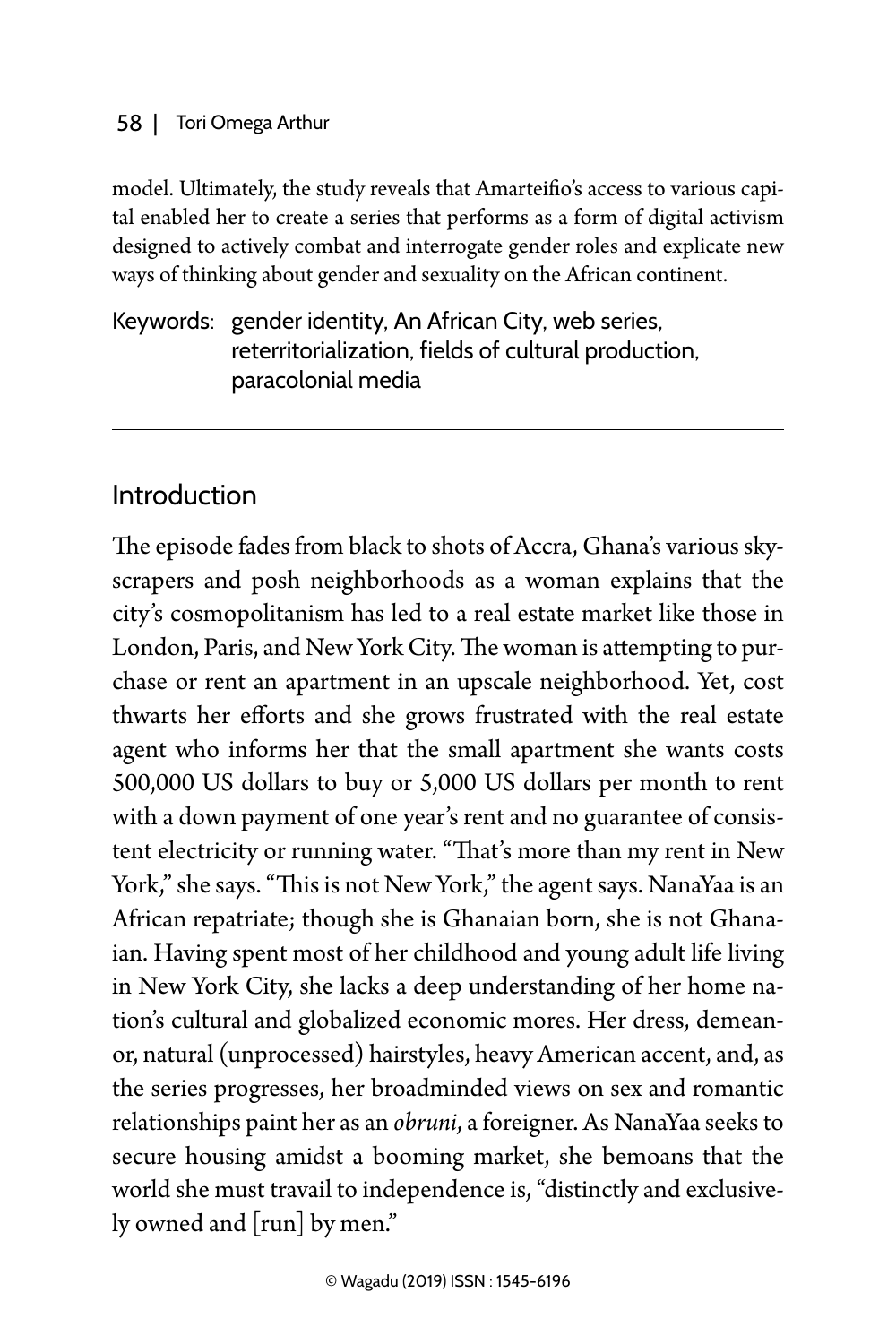This is the fundamental conceit and metaphor within the hit web series *An African City*: NanaYaa and her four friends are ambitious repatriates who must continuously negotiate Ghana's "Sexual Real Estate," an apt title for this specific episode. *An African City* has been called the African version of the popular Home Box Office series *Sex and the City* because of its progressive gender representations, fashion, and focus on the professional and romantic lives of the twenty-something repatriates. However, unlike the four New York women featured on a show set within an America where feminism and women's self-sufficiency were increasingly celebrated in late the 1990s and early 2000s popular culture, NanaYaa, Sadé, Makena, Zainab, and Ngozi are cultural novelties. They are African women negotiating gender and sexual politics in twenty-first century Accra, Ghana, a city where cultural, social, and gender norms are familiar, yet still very new. The women destabilize what Adedayo Ladigbolu Abah contends are unremittingly supported conceptions about African women as uncouth primitive creatures who must be tamed and forced to become submissive to men (2008, pp. 341). Meekness and obedience are the centrally accepted ideals and have found a place in the prevalent cultural traditions and popular productions found around the continent; these values "reflect what appears to be deep-seated beliefs and attitudes about the social and domestic role of women in society" (pp. 342) and are often posited within proverbs, slang, idioms, songs, and other popular culture. Not *An African City*.

When the show's creator and executive producer Nicole Amarteifio uploaded the first episode to YouTube on March 2, 2014, she began a transnational televisual movement that journalists, cultural critics, and fans alike have applauded. As Amarteifio noted in a 2016 interview with CNN, YouTube was the ideal place for the series to get its start; "I loved that I would not lose any creative control to a TV network. I wanted to push some boundaries and I didn't want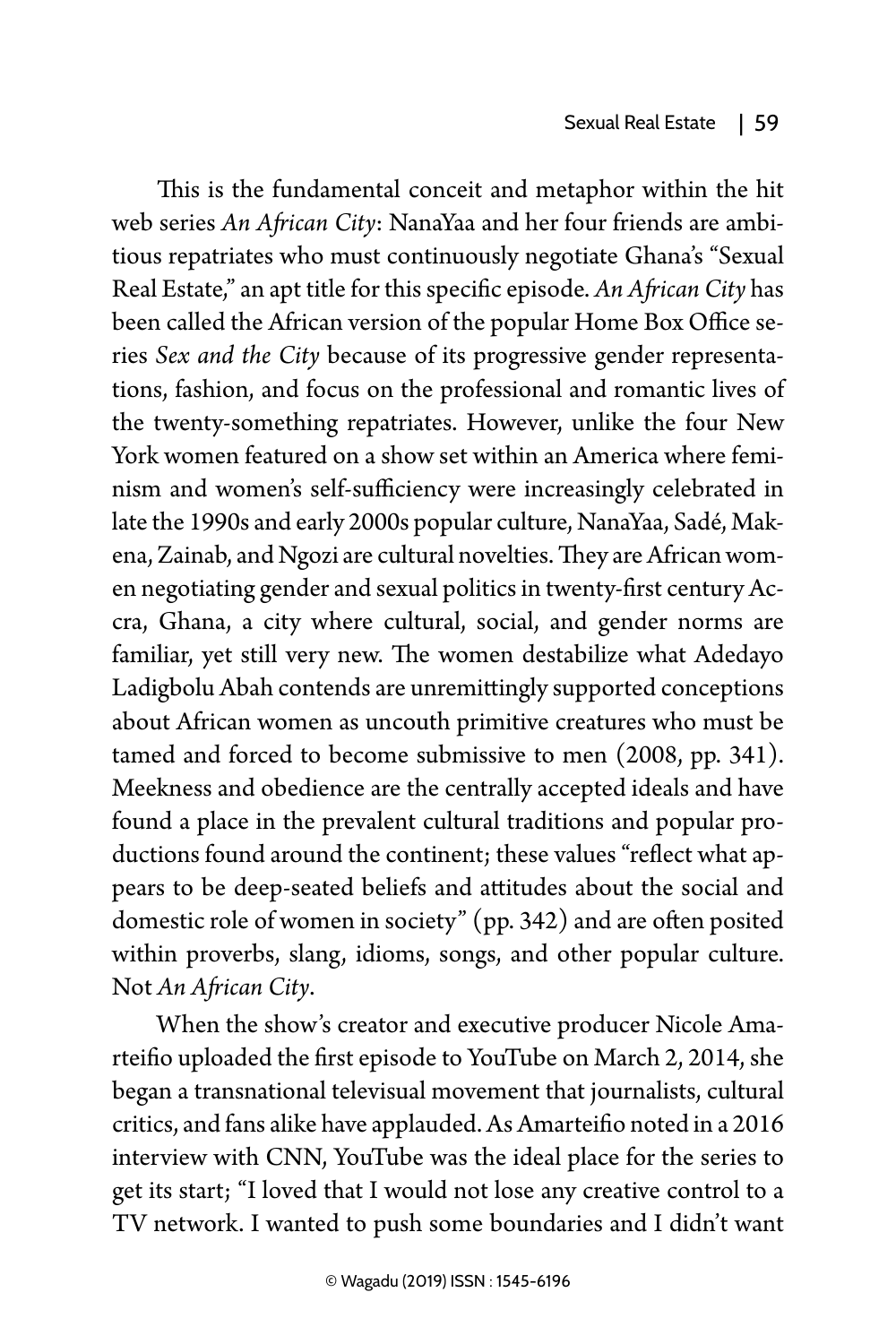any TV network telling me otherwise" (Karimi, 2016). Over the last four years, the series has acquired millions of views and thousands of comments from fans around the world because of its digital accessibility and its aesthetic, narrative, and production novelty. Christopher Chávez and Ashley Cordes state that there is little empirical research that specifically examines how Ghanaian producers have approached developing content solely for distribution on online platforms like YouTube (2018). Though much African film and television exists on YouTube and other online spaces, most of this televisual work began with a VHS or VCD model of production and distribution (Garritano, 2013; Haynes, 2000, 2012; Haynes and Okome, 2000) that eventually shifted online ( Jedlowski, 2012; Krings and Okome, 2012; Tsika, 2015). In the case of the widely popular African (Nigerian Nollywood industry-specific) web streaming platform IrokoTV, African televisual viewing is becoming increasingly subscription based. Though the series' second season is available by subscription (only), the first season of *An African City* is distinctive because it is the first known Ghanaian production created explicitly for free consumption on YouTube.

Undoubtedly, the series is unique in the history of African, particularly West African, production. Film and television production, distribution, and consumption in Ghana began during British colonial rule of what was then called the Gold Coast. This history is broad and offers a glimpse into the deterritorialization and reterritorialization (Deleuze and Guattari, 1977) of the nation and its mediascape (Appadurai, 1999); also, it reveals post-independence continuation of political-economic beliefs about the power of media on the continent and over her citizens. British colonial administrators viewed film and television as pedagogical tools for destabilizing and then 'civilizing' its African citizenry to maintain control of the vast resources (oil, minerals, agriculture, etc.) of nations under their rule. Later, leaders of independent African nations saw televisual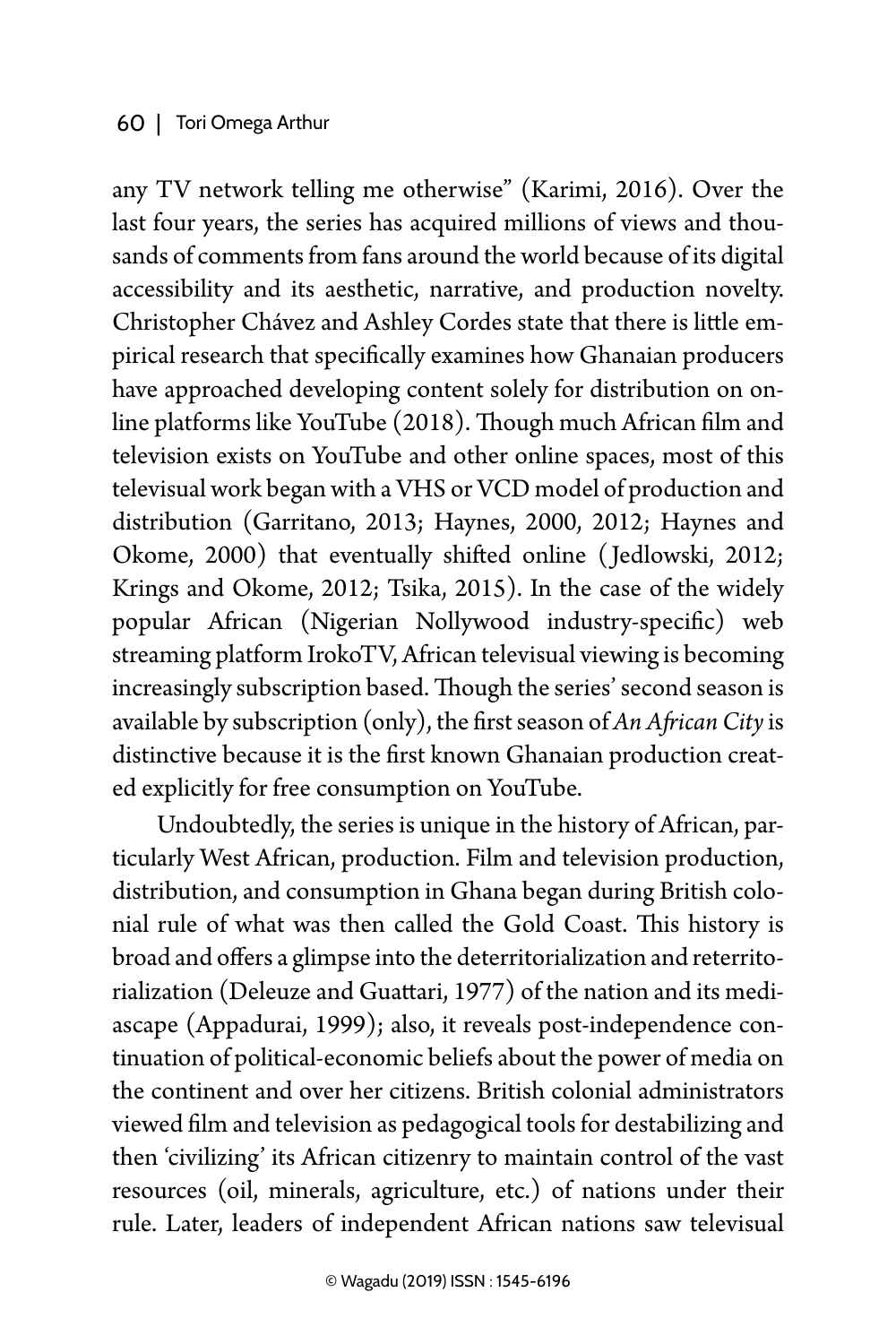production as key to maintaining and solidifying their political and economic power. Additionally, post-independence African administrations attempted to utilize media to re-educate or decolonize the African mind by recreating and instilling traditional cultural values muted or destroyed during colonial deterritorialization (Diawara, 1992; Meyer, 2015; Sakyi, 1996; Ukadike, 1994). *An African City* exists within a vast tradition of televisual reterritorialization, employing new technological production and distribution tools to narratively reimagine gender politics with a markedly feminist twist.<sup>1</sup> During the first season, the series attracted a diverse transnational and African diasporic audience that came back to YouTube each Sunday for ten weeks (and continues to come back several years later) for narratives that defy base stereotypes about the continent, its media, and African women on and off the continent.

To date, only one other study (Chávez and Cordes, 2017) has explored the cultural impact of *An African City*; that work primarily focuses on Ghanaian media productions, Amarteifio's efforts to create the series, and English-language video consumption. As such, this study extends knowledge about the series to offer new ways of exploring how the first season of *An African City* reconfigured the West African media landscape and how it reconstituted gender philosophies within African televisual culture. Using a political-economic (Bourdieu, 1993, 1998) and paracolonial theoretical frame (Shohat and Stam, 2014), the study employs production and critical narrative analysis to examine both the production-distribution of *and* discourses within this groundbreaking web series. While it neatly fits within the record of media production from a deterritori-

<sup>&</sup>lt;sup>1</sup>An African City exists within a rich tradition of Black feminist scholarship from well-known Black women scholars such as Patricia Hill Collins, bell hooks, Kimberle Crenshaw, and the members of the Combahee River Collective. However, this study primarily employs African feminist thought to situate the lives and experiences of Black African women living on the African continent.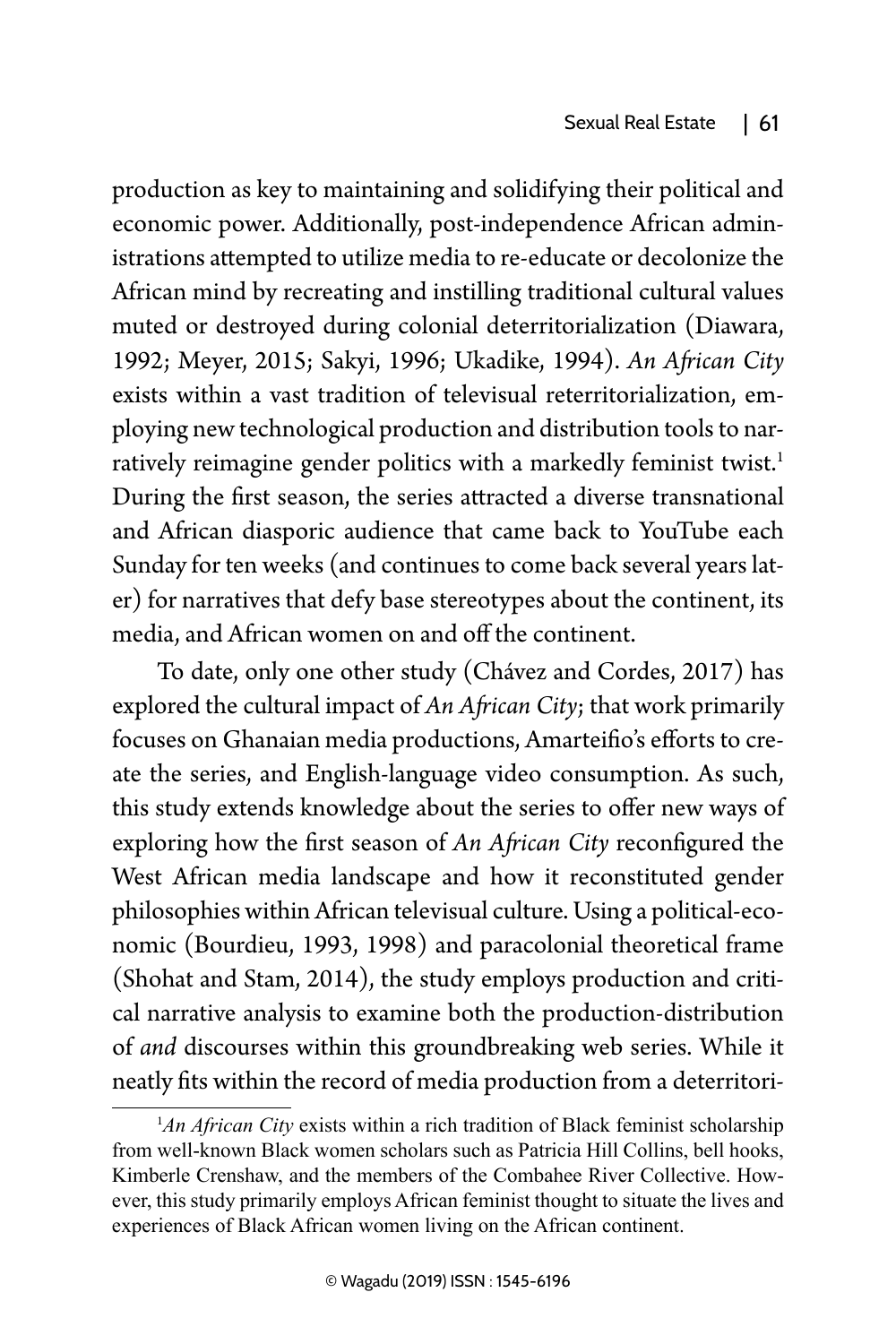alized African nation, the series mostly exists within a reterritorialized African mediascape that continuously seeks to represent "Africa from an African perspective" (Armes, 2006, 68). Amarteifio used her cultural, economic, and social capital to deploy production skills and YouTube's distribution and consumption template in a field of cultural production (Bourdieu, 1993, 1998) that led to the first Ghanaian series initially made specifically for the video sharing platform.

Also, Amarteifio's experiences as an African born, American bred filmmaker who returned to Ghana to begin a new professional life makes the gendered African repatriate perspective more poignant. While African womanhood is often predicated upon the submissive, family oriented, Christian wife ideal that permeates much African film and television, *An African City* features young Western acculturated women who actively interrogate gender roles, heterosexual dating ideas, and freely participate in sexual relationships. As the series shows, "sexual real estate" is a nuanced double entendre representing both the sociocultural milieu within which the repatriate women's lives are represented and the new media terrain that the series' first season on YouTube traverses. At its core, *An African City* articulates *multiple* ongoing reterritorializations, or the constant layered reconstruction of movements, ideas, and technological astuteness within a paracolonial African mediascape that has systemically restrained and reduced women to alarmingly piece-meal narratives.

# Media Remaking

Employing Bourdieu's theory of cultural production and practice (1993; 1998) to provide a political-economic analysis of the series, Chávez and Cordes note that with the "advent of online platforms, the relationship between habitus, capital, and field becomes reconstituted in new ways" (2017, pp. 197). Bourdieu argues that within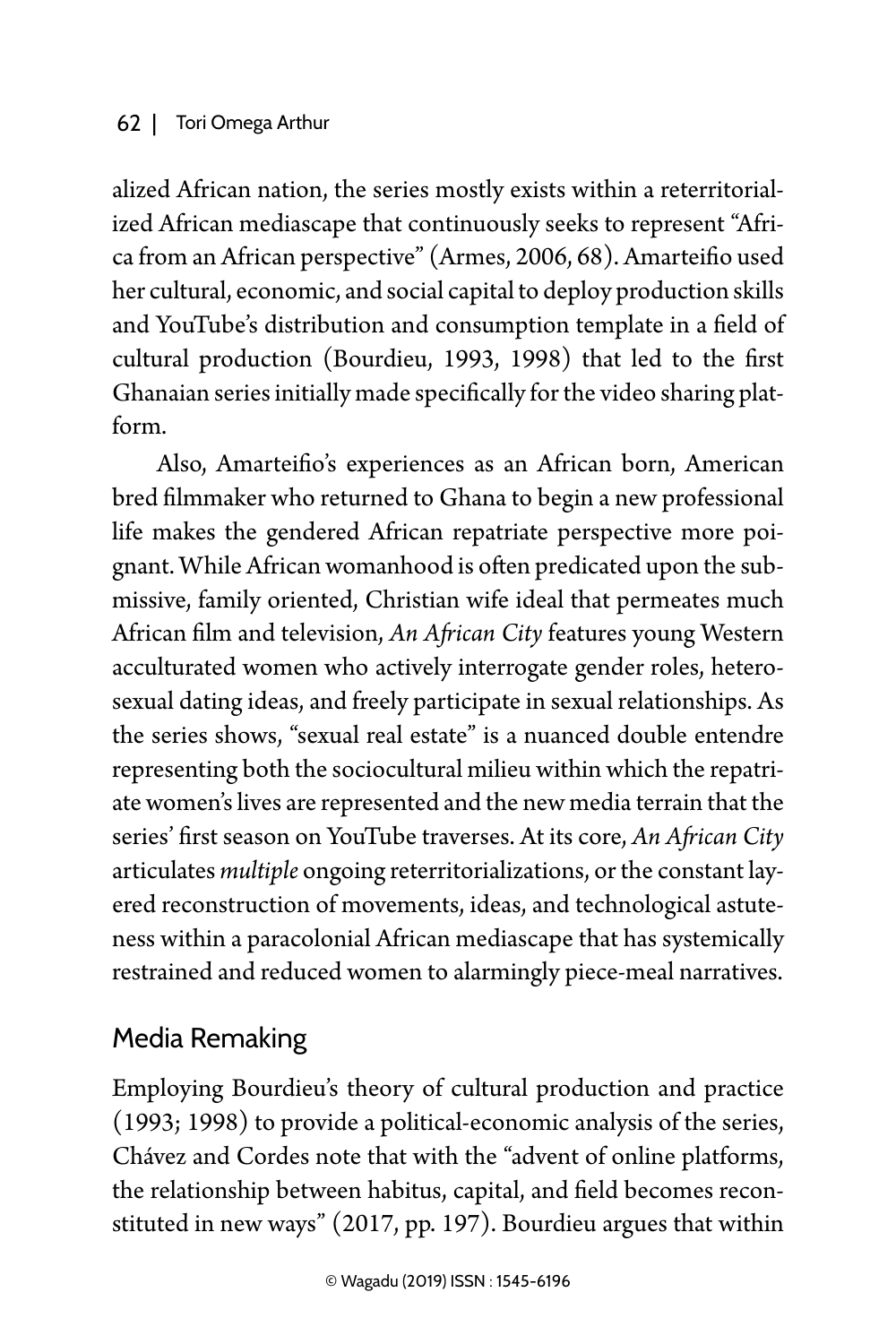a "field," of which the web is an inherent part, the process of cultural production and the resulting products are positioned within numerous sociocultural, socioeconomic, and sociopolitical realities. Thus, producers and products are situated inside an abstruse space of cultural realities, namely the acquisition of knowledge, habits, skills, resources (economic and otherwise), and social positions that lived experience create and shift over time.

The producers and products within a cultural field exist within "a space of positions and position-takings" (1993, pp. 30). Bourdieu states that "analysis of the social conditions of production of the producers and consumers which is based on the—generally tacit hypothesis of the spontaneous correspondence or deliberate matching of production to demand or commissions" (1993, pp. 34). Cultural, economic, and social capital play a major role in the development of cultural productions. Amarteifio has "been able to successfully convert [her] cultural and social capital into economic capital, which supports the program in three ways: distribution, marketing, and labor" (Chávez and Cordes, 2017, p. 8). The first season was partially funded through corporate partnerships with retail, technology, and hotel brands like Microsoft, African Regency, Dannex, and Coconut Grove Hotels, all of which are visible within the series' narrative architecture (pp. 8-9). As an upper middle class African woman who possessed the capital necessary to fashion international business arrangements and acquire technological acumen, Amarteifio created content for YouTube in a way that many of her Ghanaian peers have not, including women producers. The Ghana Amarteifio creates reflects the nation's relationship with both its colonial history and its current economic environment, one rooted in a citizen's political and social position and/or access to powerful politicians and international businesspeople, mostly men with Western contacts and contracts.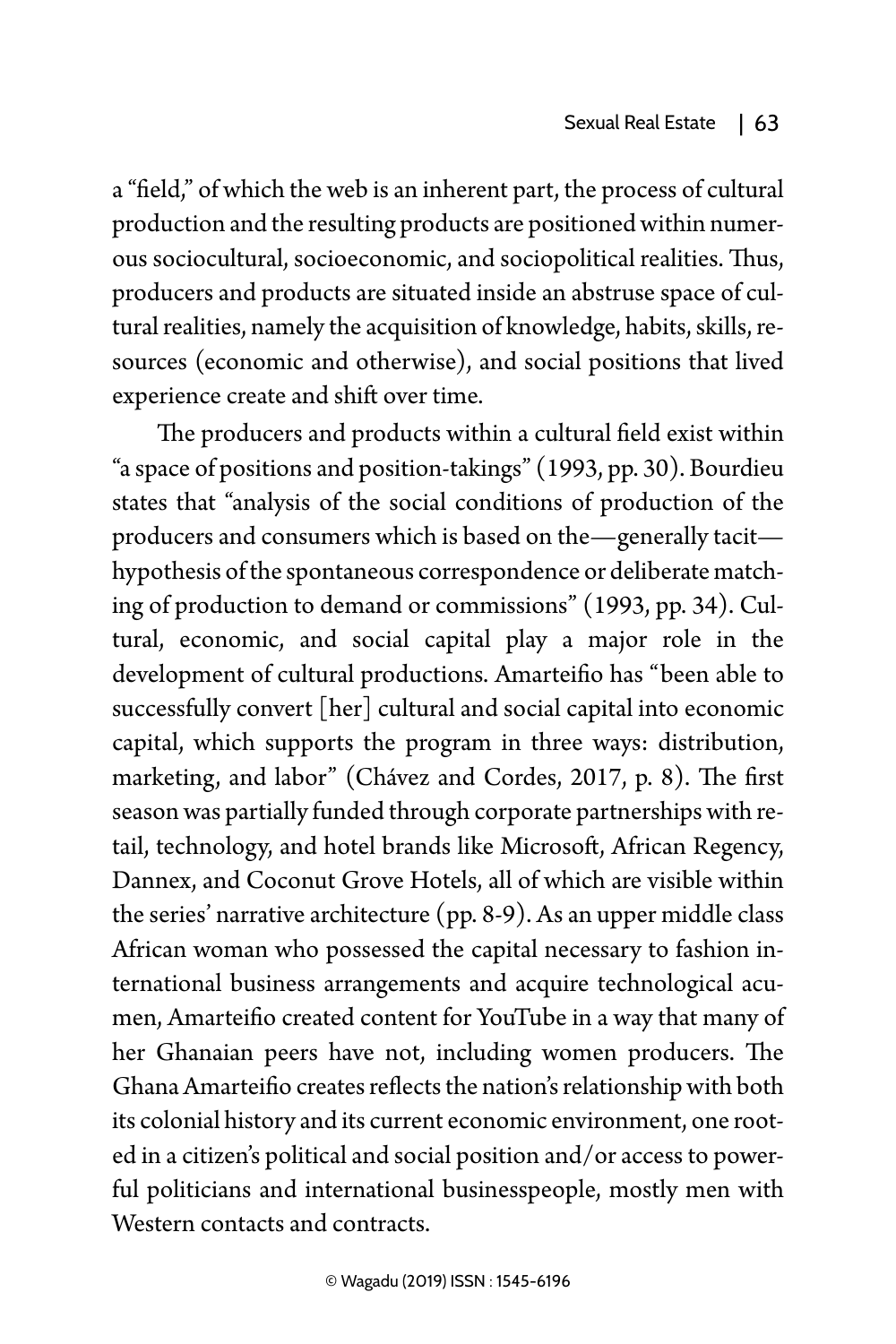It is tempting to consider *An African City*, or any televisual production coming out of much of the African continent as post-colonial. However, 'post-colonialism' is a Eurocentric concept that centers colonial regimes and often elides the indigenous power systems that existed prior to and immediately after colonial rule. I employ the term paracolonial here to contend that the web series exists within a cultural and media paradigm that both signifies and extends beyond colonialism and its incumbent projects designed to solidify and maintain control. Stephanie Newell notes that the neologism paracolonial fittingly characterizes the social connections and sociocultural forms which arose in response to the British colonial presence in much of West Africa (2001). She states:

The prefix para contains an ambiguity which is ideal for describing cultural flows in colonial West Africa, for it signifies beside and beyond. The shift to paracolonial allows us to discard the centre-periphery model and instead to analyse in historical and sociological detail the local cultural productivity which undoubtedly took place over the generations, alongside and beyond the British presence in the region. (pp. 350).

In this context, paracolonialism refers to the various processes of cultural and social production that took place during British occupation of West Africa. Thus, these processes manifested and proliferated *in spite of* the oppressive colonial forces and resulted in a rich tapestry of history and tradition that has continued to survive in the current geopolitical climate. As Cheryl Rodriguez, Dzodzi Tsikata, and Akosua Adomako Ampofo (2016) note about geopolitical impacts on people around the world, particularly women, the effects of globalization and current neoliberal policies have had devastating effects on African livelihood and these effects must not be ignored. *An African City* is a relevant example of a West African cul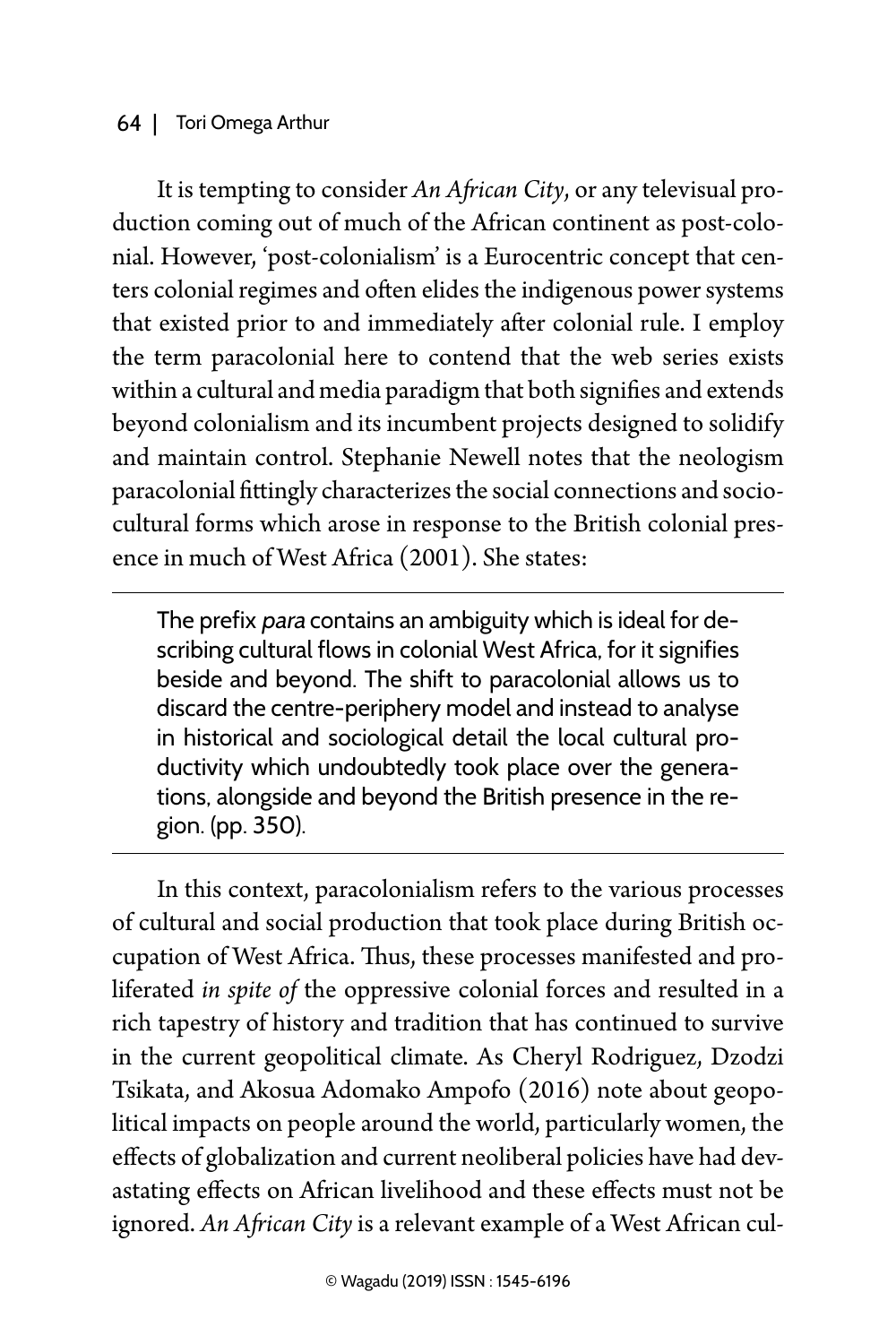tural production that simultaneously remembers Ghana's colonial legacy while reorienting its nation's and its region's mass media history and current artistic products; colonialism and neocolonialism are *not* the central focus of paracolonial media. Instead, paracolonial media seeks to explore the lives and experiences of individuals and communities in independent nations and how they exist beyond the machinations of neocolonialism and current geopolitics. Paracolonial media, especially *An African City*, endeavors to express the ingenuity of African media makers and the people who comprise the narratives of that media.

Yet, to sufficiently understand how *An African City*'s first season shifted the Ghanaian paracolonial mediascape, a brief examination of Ghana's media rooted in Gilles Deleuze and Félix Guattari's conceptions of deterritorialization and reterritorialization (1977) is fitting. These conceptions' illumination of the intersections of capitalism, class, power, and the orientation of social systems provides the connective tissue that attaches the paracolonial and political-economic theory and production and critical narrative analysis employed here and facilitates an understanding of how Ghana's media climate was remade after independence in 1957 and is continuously remade or reterritorialized in the twenty-first century. However, in her work on transnational African communities, Kamari Maxine Clarke 'Africanizes' Deleuze and Guattari's theory and reinterprets de/reterritorialization to highlight the connections between class, ethnicity, and the reconfiguring of cultural space and social arrangements on the African continent and throughout its diaspora (2004). Clarke argues:

Deterritorialization reflects shifts in geography, wherein territorial spaces, borders, and distances that were previously central to national state affairs are becoming increasingly significant outside physical territories. It provides us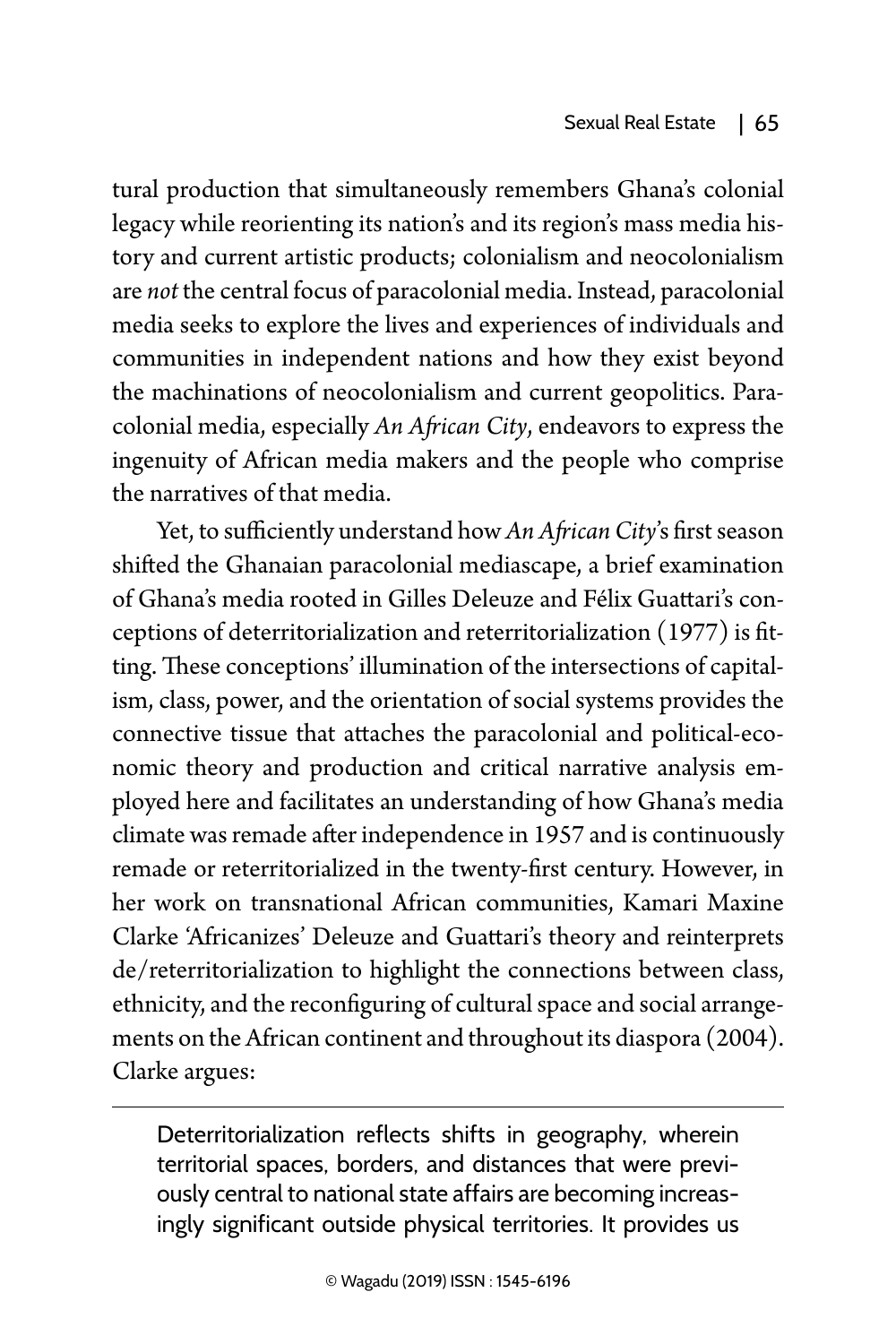with an analytic for understanding people's practices in space and highlights the ways that new self-conceptions and self-fashionings are made, and remade, outside the structures of territorially based place alone (pp. 34).

De/reterritorialization describes the affective interconnectivity of people within a nation, the decreasing importance of fixed territories on politics and sociality, and the lingering effects of colonialism. Networked communication systems, like televisual-centric social media platform YouTube, disperse cultural products from the world's major production centers particularly in the West to the far reaches of the globe. Culture, technology, and the ideologies embedded within them spread with little regard to socioeconomic or sociopolitical borders. Clarke states that "the consumption of mass mediation is one of the modalities that contribute to the production of new imaginaries" (pp. 34). As global cultural products circulate, a deterritorialized nation's indigenous cultural fabric is rewoven to incorporate new systems of ideas and values in a process of glocalization where both global and local elements are stitched together to create new sociocultural designs. This deterritorialization process took place during British colonial rule in the Gold Coast and shifted to a paracolonial reterritorialization in the years after Ghana gained independence.

In 1957, Ghana's first president, Kwame Nkrumah, saw film as an educational force or method to show the continuity between the colonial and post-independence governments, consolidate his power in the nation, explain new state institutions, and foster social uplift (Meyer, 2015, 46). Under Nkrumah's 'Sankofa' vision, film's primary goal was to consolidate a decolonized cultural identity. Sankofa refers to the Ghanaian Akan symbol of a bird turning its head backward as it moves forward; in Nkrumah's government, the symbol came to stand for a social and political movement that com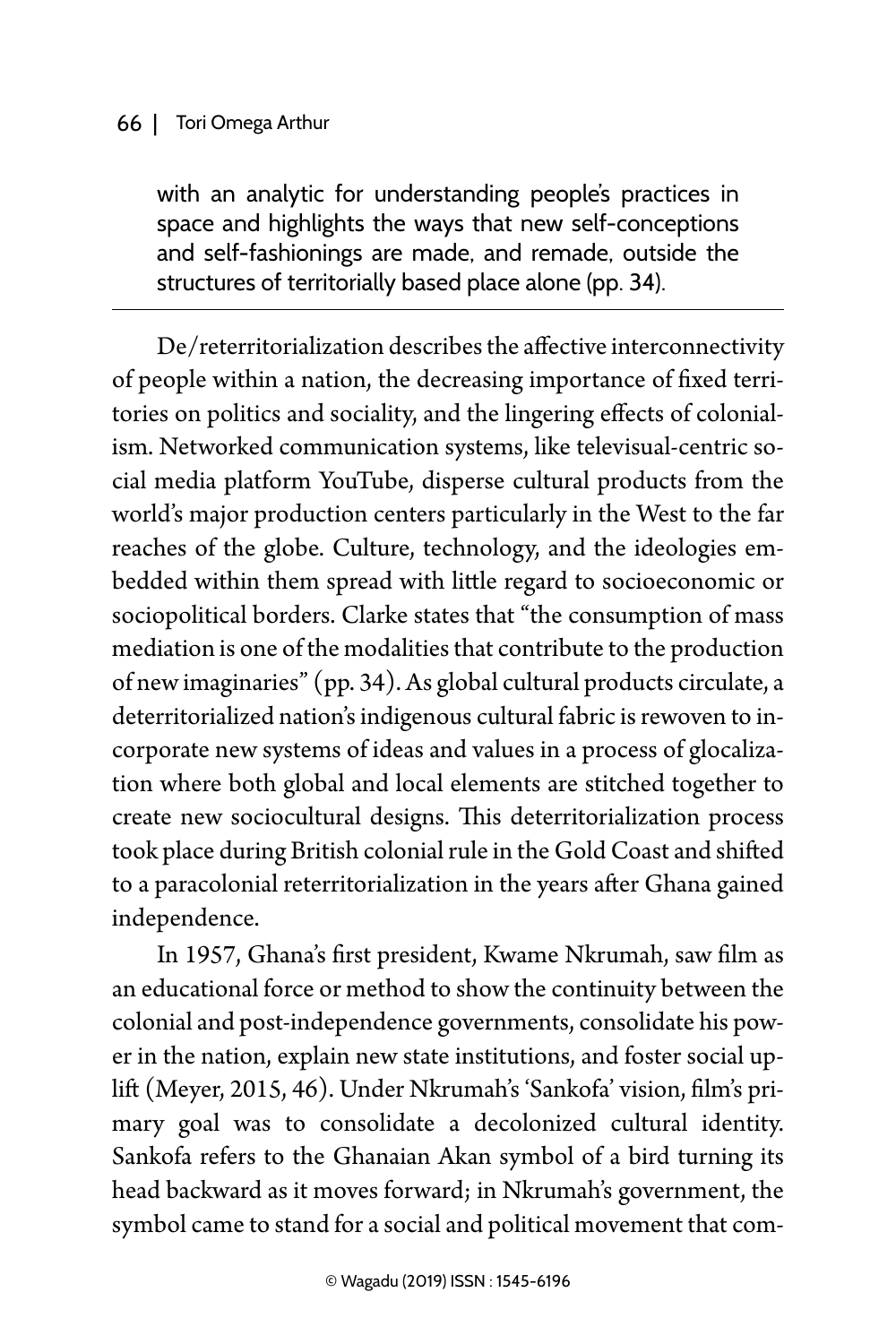bined African tradition with new artistic and intellectual markers, like film and technology, to bring together colonial era development, creating a novel Ghanaian culture (Hagan, 1993; Schramm, 2000). Ghanaian media, which Nkrumah sought to bring under state operation that until independence had consisted mainly of colonial productions and commercial interests from settlers within and businesses outside the nation, was central to his vision for building a new African nation firmly under his control. However, the reality of limited finances prevented his administration and subsequent governments formed after his 1966 overthrow from producing features that would combat the influence of imported films from China, India, and the United States (Sakyi, 1996).

A video-film boom in the early 1980s created a media paradigm that saw local filmmakers using VHS technology to produce independent films outside government jurisdiction. William Akuffo's *Zinabu* (1985) and Allen Gyimah's *Abyssinia* (1987) were the first video productions in the nation. By the mid 1990s, Ghanaian video-film had boomed; local producers created the Video and Film Distributors Association of Ghana. Marketed in opposition to the increasingly unpopular state-created black and white celluloid features that largely glorified the fledgling Ghanaian government, color video-films were shown in theaters around the country. Seeing the creative ground it was losing to video-film, the JJ Rawlings regime used International Monetary Fund-backed structural adjustment policies to dip its toes into the video waters. In 1993, the once state controlled Ghana Film Industry Corporation became a limited liability company with the state maintaining control of 49 percent of the new company's shares (Meyers, 2015). Many local filmmakers desired to create films by and for Ghanaians that gave voice to a Christian-based identity and worked with the Ghanaian authorities to produce them.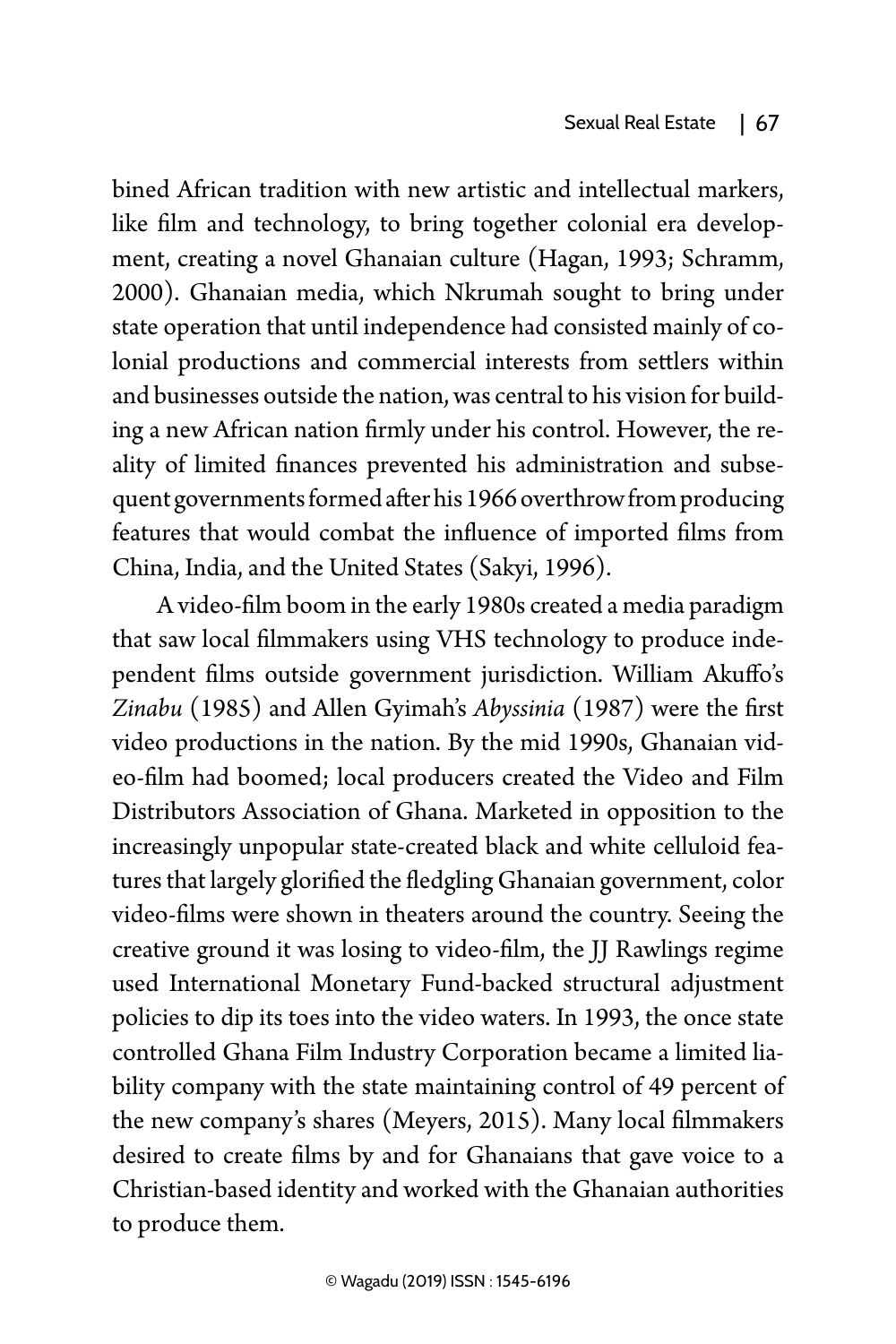Additionally, the Nigerian televisual industry, known as Nollywood, has largely overshadowed Ghana's efforts and has even pulled what is called Ghallywood or Ghollywood under its widening umbrella. The Nigerian phenomenon's dominance of the African market can be attributed to several factors, most notably narrative and production aesthetics that featured "the superb display of wealth and costumes, the spectacular special effects, the visualization of magic, the stardom of the Nigerian actors, and the emotionally moving plots" (Meyer, 2015, 68). Nollywood productions stood in stark contrast to the Ghanaian content which featured patriarchal family life, crime and punishment, and Christian redemption. Yet, Ghanaian audiences craved the 'sensational' narratives which Nollywood offered, and many local producers developed partnerships with the Nigerian industry to create transnational productions that captivated viewers around the world. While Ghana maintains an independent televisual industry, the lines between Nollywood and Ghallywood are blurred (Garritano, 2013; Meyer, 2015) thanks to Nollywood's presence on social media/subscription streaming platforms like YouTube, Amazon Prime, Netflix, and the global phenomenon IrokoTV.

 Thus, the mediascape in which *An African City* exists is a distinctly reterritorialized and paracolonial environment that defies inertia and is continuously reimagined as new technologies enter the media marketplace. Reterritorialization does not replace the old model with the new; elements of the old media models, which are themselves synergetic and coactive, are transformed and cooperatively attached to new elements to expedite cultural forms that resonate with those within and outside a specific territory. Global flows of technology, media, people, and ideas do not travel on a "one-way street in which the terms of global cultural politics are set wholly by…the vicissitudes of international flows of technology, labor and finance" (Appadurai, 1999, p. 228). As Lyombe Eko notes about Af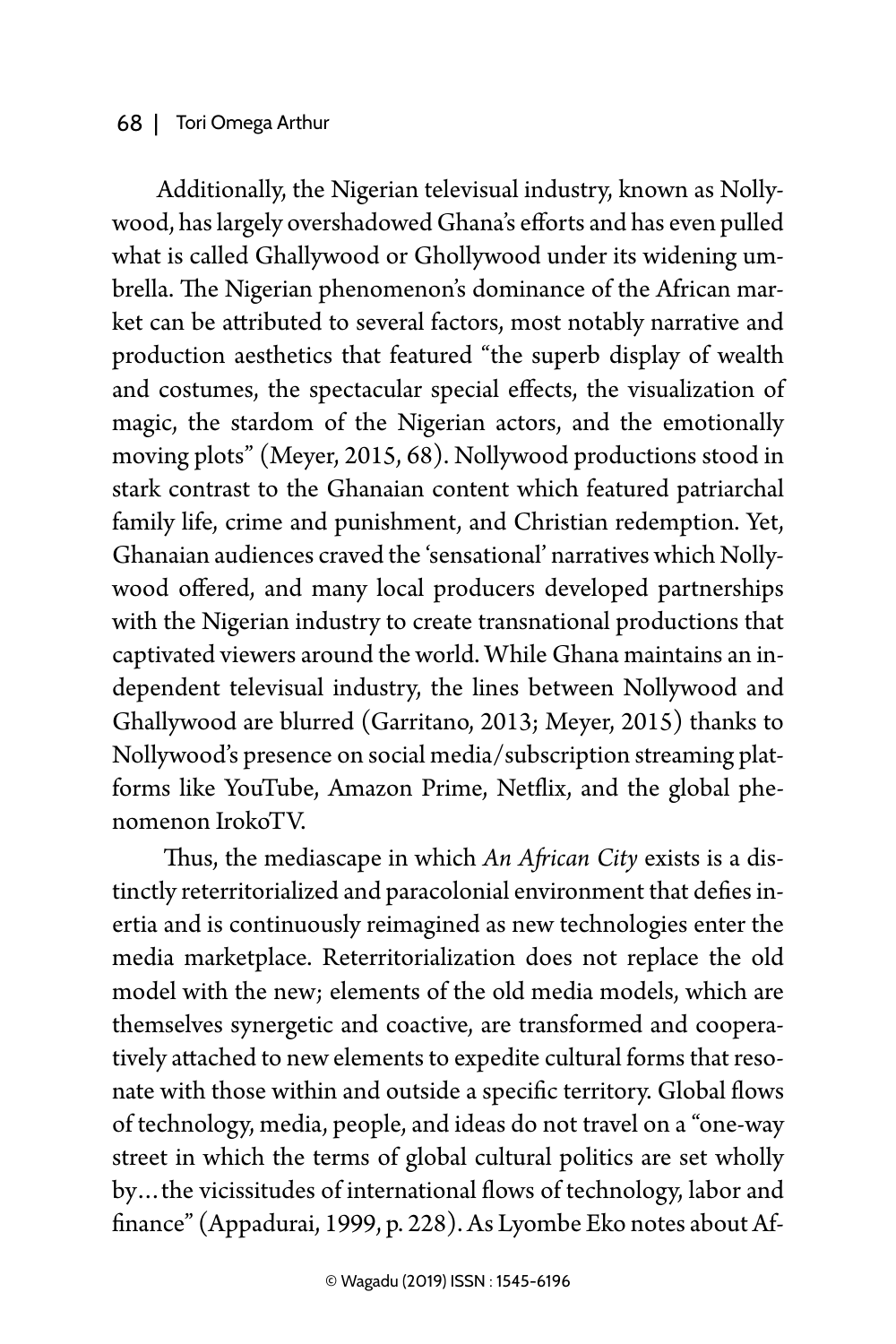rican de/reterritorialization, "for every presentation of reality, there is a re-presentation of reality" (2015, p. 253). Acknowledging this re-presentation or what Clarke calls "new self-conceptions and self-fashionings" (2004, p. 34) is particularly relevant to any conversation of how the series fits within Africa's shifting media/technoscape. In fact, *An African City* is a re-presentation of reality.

Amarteifio has noted her goal was to produce a show that she maintained complete control over, narratively, in its production and distribution, and promotion in online spaces. Pointing to the success of American producer, writer, and actress Issa Rae and her You-Tube series *The Mis-Adventures of Awkward Black* Girl, which ran from 2011 to 2013 and led to the acclaimed Home Box Office show *Insecure* that began airing in 2016, Amarteifio sought to fashion an equivalent production featuring African women negotiating life in Africa after living abroad (Chávez and Cordes, 2017; Karimi, 2016; Sangweni, 2014). YouTube's consumer-producer model of content sharing provided Amarteifio the platform and flexibility to accelerate the series' popularity amongst global fans and gain recognition from international news media. Also, social media like Facebook, Instagram, and Twitter enabled Amarteifio to reach audiences beyond the run of the first season and build a network of fans who 'consume' the series, its actors, and myriad messages when new episodes are unavailable. Tilo Grätz argues that the proliferation of mass media on the African continent over the last (roughly) thirty years has led to a diverse media system and that "the widespread appropriation of new technical means such as computers, information and communication technologies (ICT), Internet and satellite, has even increased the connectivity and multimediality of media production as one of the new aesthetic formations" (2011, pp. 152). YouTube's social element has ushered in a new media paradigm for African media and it has also allowed for unremitting responding and conversations that carry over to other social media platforms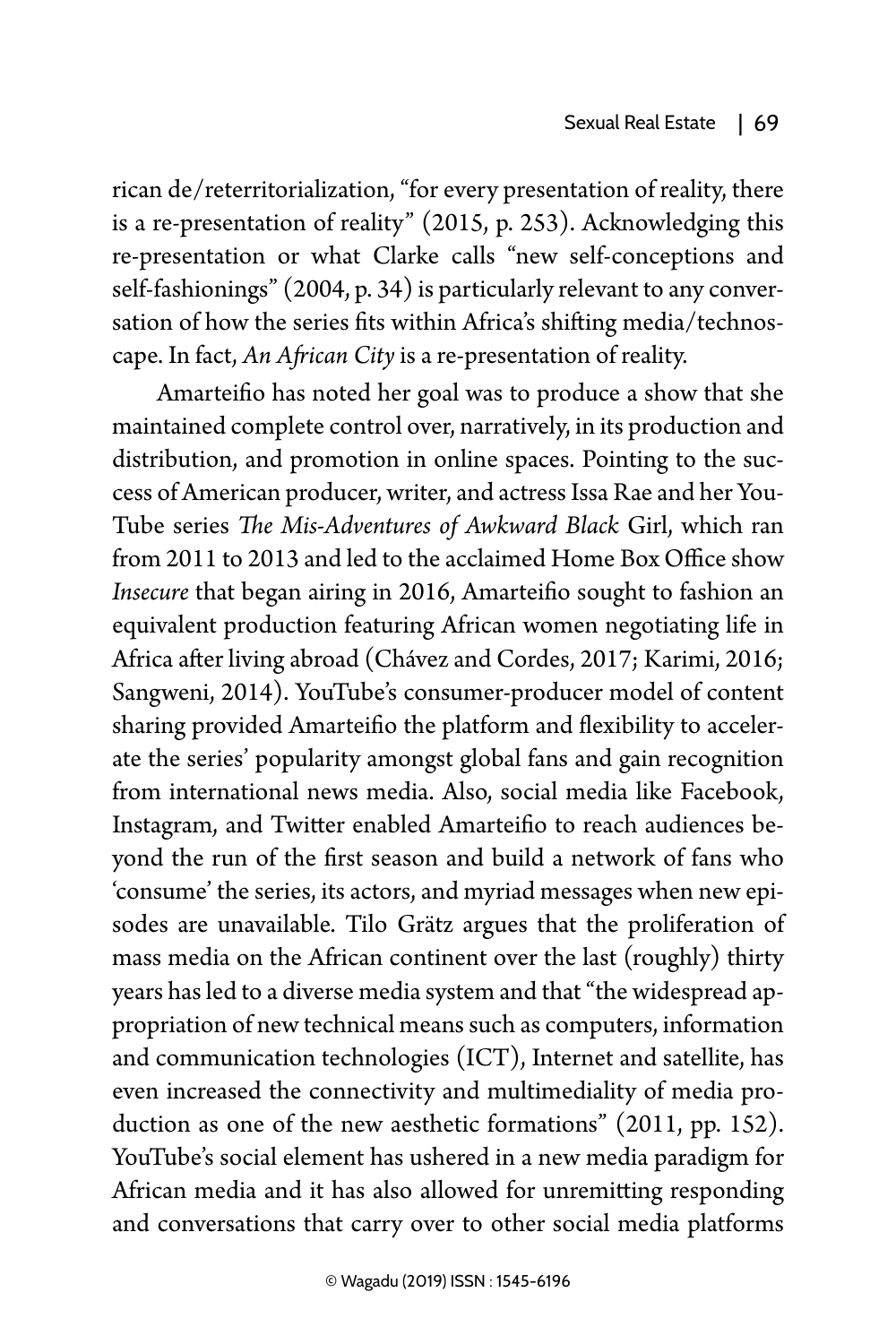(Sangweni, 2014). To date, *An African City* has over 5,500 Twitter followers, over 42,000 followers on Facebook, and over 18,000 Instagram followers, making *An African City* an aesthetic and production formation that heavily relies upon rapidly advancing digital technology to reach broad audiences. While most African productions have taken advantage of the digi-sphere for subscription-based watching, Amarteifio's series is unique in that it was at first designed for free viewing on YouTube. Though much free content is available, it is tied to companies that provide costless videos as a gateway to paid content on platforms outside YouTube. Many of these companies use subscription and/or single pay-to-watch fees to finance subsequent productions that are posted for free or behind a pay wall within their platforms. The first season of *An African City* further reterritorialized or remixed the norm and offered a re-presentation of African media-making that disrupted the prevalent online subscription model utilized in much of West Africa.

Amarteifio is a prime example of paracolonial media producers' capacity to create different media universes for transnational consumers. What she has been able to craft easily epitomizes a patent and potent field of cultural production. The mass media opportunities she fashioned would not have been available to women in pre-colonial and colonial Accra, nor in the Ghanaian mediascape that arose immediately after independence. Carmela Garritano explains that no women worked or trained to be media producers in the colonial era Gold Coast Film Unit. The post-independence GFIC mainly employed women as librarians, office assistants, or actors; however, the obtainability of video technology in the 1990s opened the televisual world to Ghanaian women (2013, pp. 116). Expanding technoscapes on the African continent in the  $21<sup>st</sup>$  century have enabled increasing access to the tools necessary to craft and unremittingly shape televisuals. Amarteifio's adeptness at navigating capitalist financial and technological systems constitutes one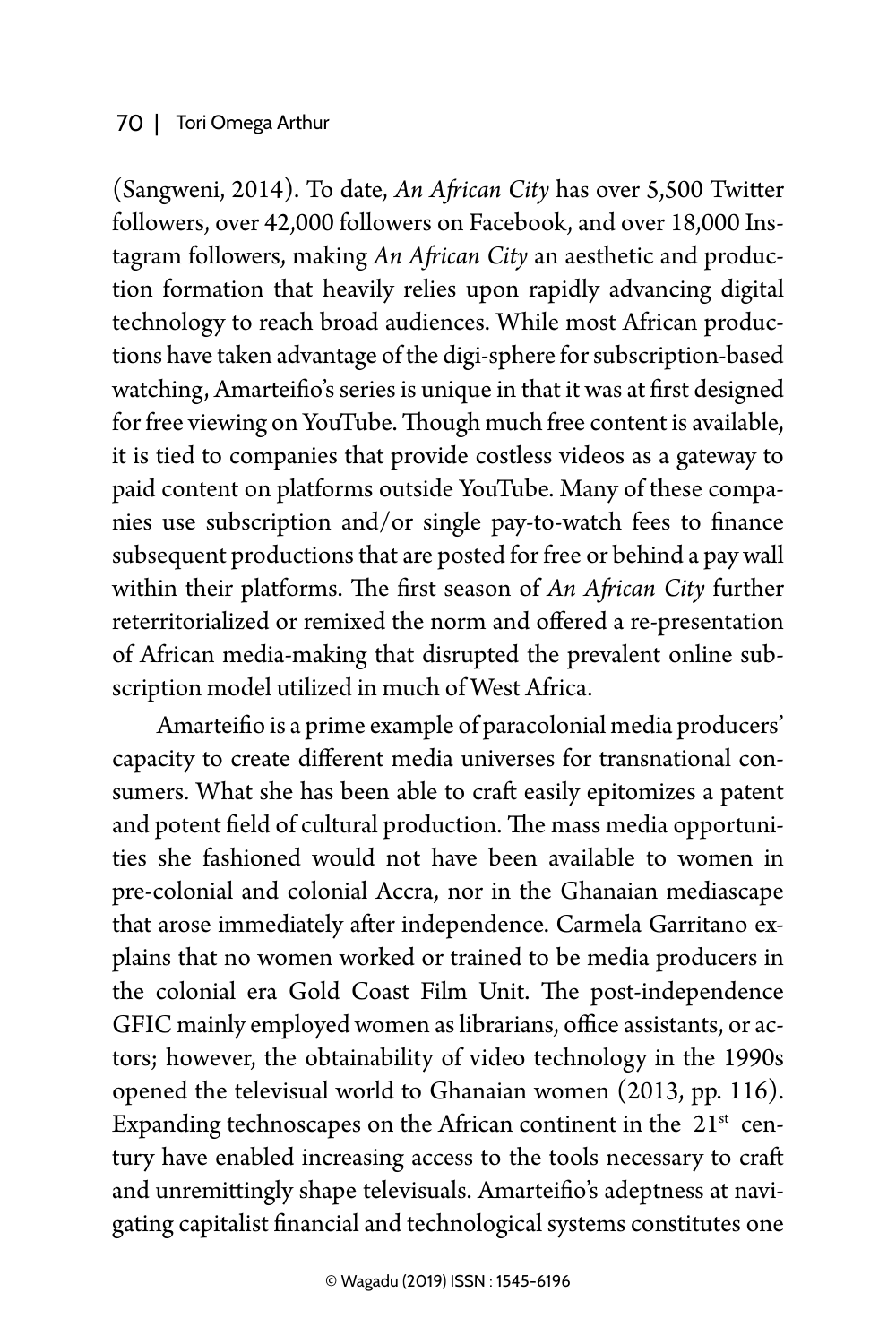primary form of reterritorialization. The incessant reterritorialization of the development-production and economics of African media-making was predicated upon the paracolonial space in which the series, its creator, and common gender relations and representations symbiotically exist. Therefore, this re-imaging of economic, political, and social capital ultimately enables another primary re-presentation of reality, a reterritorialization of long-held androcentric gender ideologies.

## Explicating Paracolonial Gender Politics

In her groundbreaking work on African feminism, Molara Ogundipe-Leslie argues there are several myths that should be avoided when studying or articulating the lives of African women. The most powerful and resonant myths or pitfalls are the myth of the "traditional" woman who wishes to remain "traditional" and the myth of the submissive "traditional" woman (1994, pp. 50-51). Ogundipe-Leslie suggests that the myth of the traditional African woman as child-like, reliant upon men (fathers, brothers, husbands, male romantic partners, etc.), mediator and professor of cultural values, happily domestic, and "subordinate, dependent, and passive" stifles the sovereignty and creativity of African women's interior and exterior lives (1994, p. 51). She states, "Women who desire change are demonised as bad women while their attempts to cope with the changing world and new situation are seen by men as a problem, a betrayal of traditions which only results in a confusion of women's roles" (1994, p. 50). Amarteifio effectively tackles and subdues these two myths, presents a re-presentation of reality, and situates African women as the arbiters of cultural mobility. The characters in *An African City* desire change and, except for development worker Ngozi who believes in patriarchy and is seeking the perfect African Christian heteronormative marriage, are not submissive.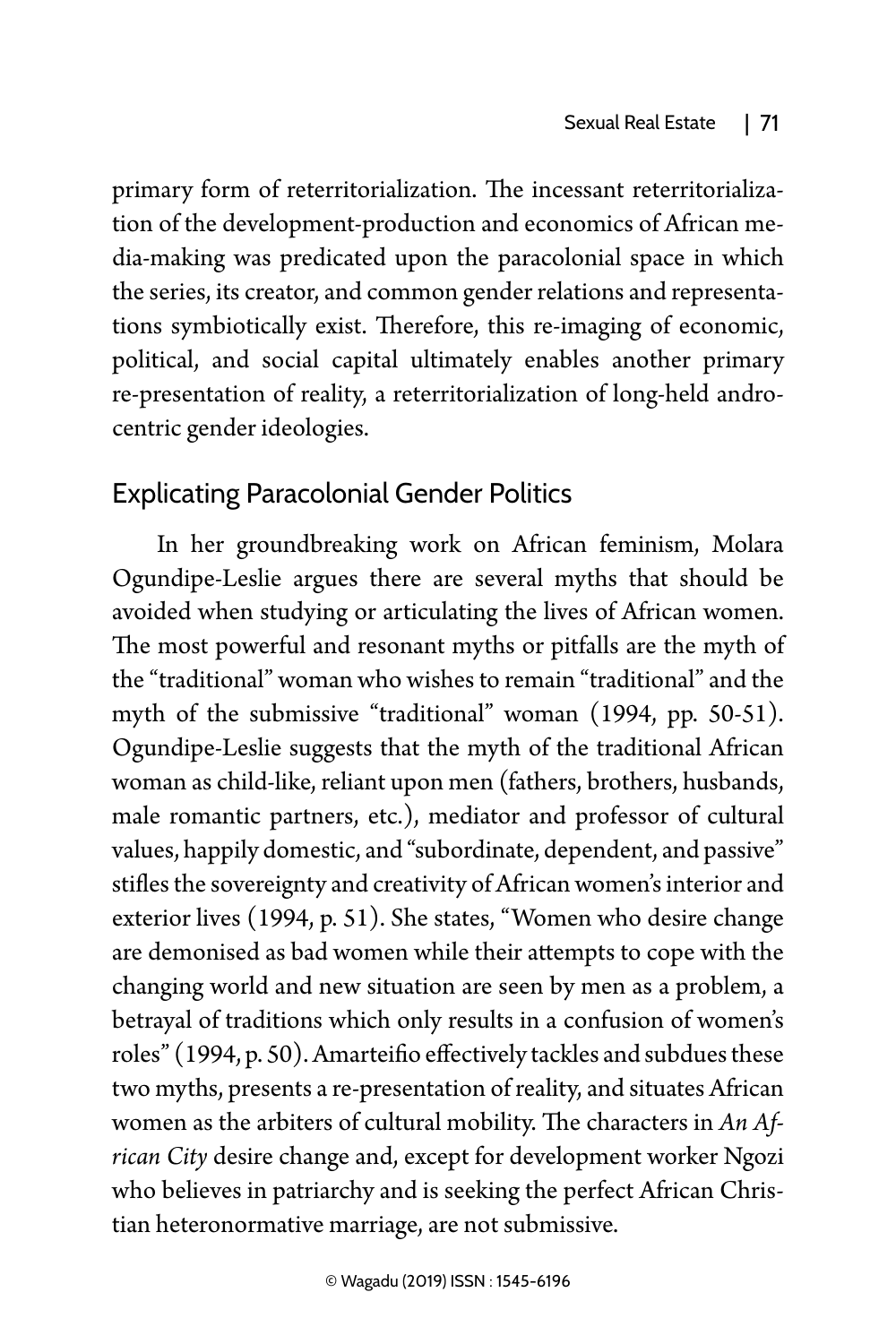As the series progresses, the gendered metaphors and breaking down of myths within each episode become clear and viewers watch as the women reterritorialize narratives about the continent and its women, from their Western influenced perspectives. At once, the young women collectively declare independence from the paternalistic machinations of pre-colonial and colonial Africa and the cultural norms that routinely relegate women to subservient roles, norms that are increasingly falling out of favor across the continent for women and men alike. Individually, NanaYaa is not a traditional African woman who desires to remain traditional; she epitomizes a paracolonial Africa seeking to constantly assert its agency and reterritorialize a global terrain that consistently infantilizes, feminizes, and views it as incapable of managing its own cultural, economic, and political affairs. Thus, in "Sexual Real Estate" and the remaining episodes in season one, the repatriate women propose "subtle, strategic commentaries about their own and others' access to money, power and patronage" that allow them to ponder "moral concepts such as personal reputation, wealth and success" in their paracolonial lives (Newell, 2001, p. 349). The story lines speak not only to Ghana's current paracolonial sociopolitical and socioeconomic ecosphere, but also to the methods the five repatriates must utilize to succeed as autonomous women. In this way, the narratives provide a re-presentation of reality or new self-conceptions and self-fashionings that fit within a cultural moment that sees the African continent seeking to redefine or reintroduce itself as nations and peoples ready to engage with the world.

In their analyses of Nigerian cinema as a polycultural African system of re-presentations, Ella Shohat and Robert Stam argue that Nollywood film narratives "are less anti-colonial than paracolonial" (2014, p. 397) and reach beyond stories depicting the political, cultural, and economic intrigues of domination within colonization. Series producer Amarteifio focuses her paracolonial lens on the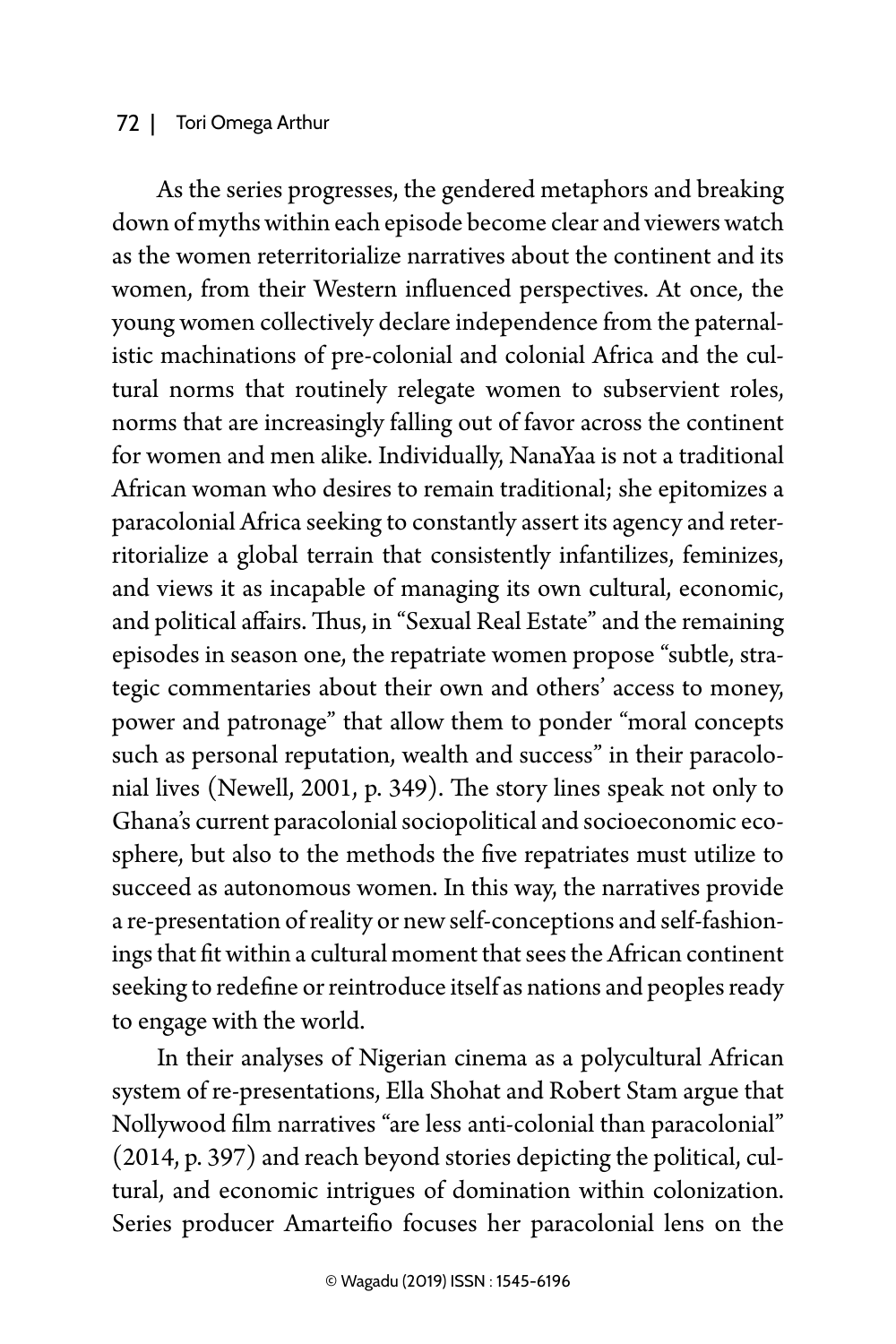plights of her repatriate characters without excessively commenting on Ghana's or the continent's pre-colonial or colonial history. Though the stratagems of colonialism are present within many of the episodes' plot lines, they are delicate and understated, mentioned briefly or as a joke. When NanaYaa has difficulty adjusting to her parents' servants, her friends state that they refuse to have domestic help because it feels too much like colonialism. In another episode, the women jokingly equate the European powers leaving Africa to the 'pull out method' of birth control, a precarious anti-pregnancy scheme that routinely fails; it is a pun that is humorous, yet poignantly accurate. Though the various European nations officially pulled out of the African continent in the mid to late twentieth century, their power arrangements remain in the former colonies through those indigenous leaders who preserved colonial organizations and structures. The joke plays well for laughs, but the characters do not meditate upon its gravity and instead steer their conversation to the sexual and reproductive issues they face in a male-dominated society. Colonialism functions almost in *deus ex machina* fashion to break up long scenes of dialogue; provide humor to push plots forward; or, strategically separate the repatriate friends, elite women, from the long ago established social ordering of the nation's people that reify stark socioeconomic differences in paracolonial Ghana.

In this way, *An African City* as a paracolonial media production reflects the reterritorialization or re-presentation of multidimensional histories of events and experiences not limited to or defined by the formerly colonized society's reactions to or resistance to colonial or neocolonial rule. The series narratively dials down these reactions and resistances as it is evident that the characters have greatly benefitted economically and socially from these quotidian institutions. However, *An African City* does react to the pansophical gender ideologies that operate much like a sixth major character or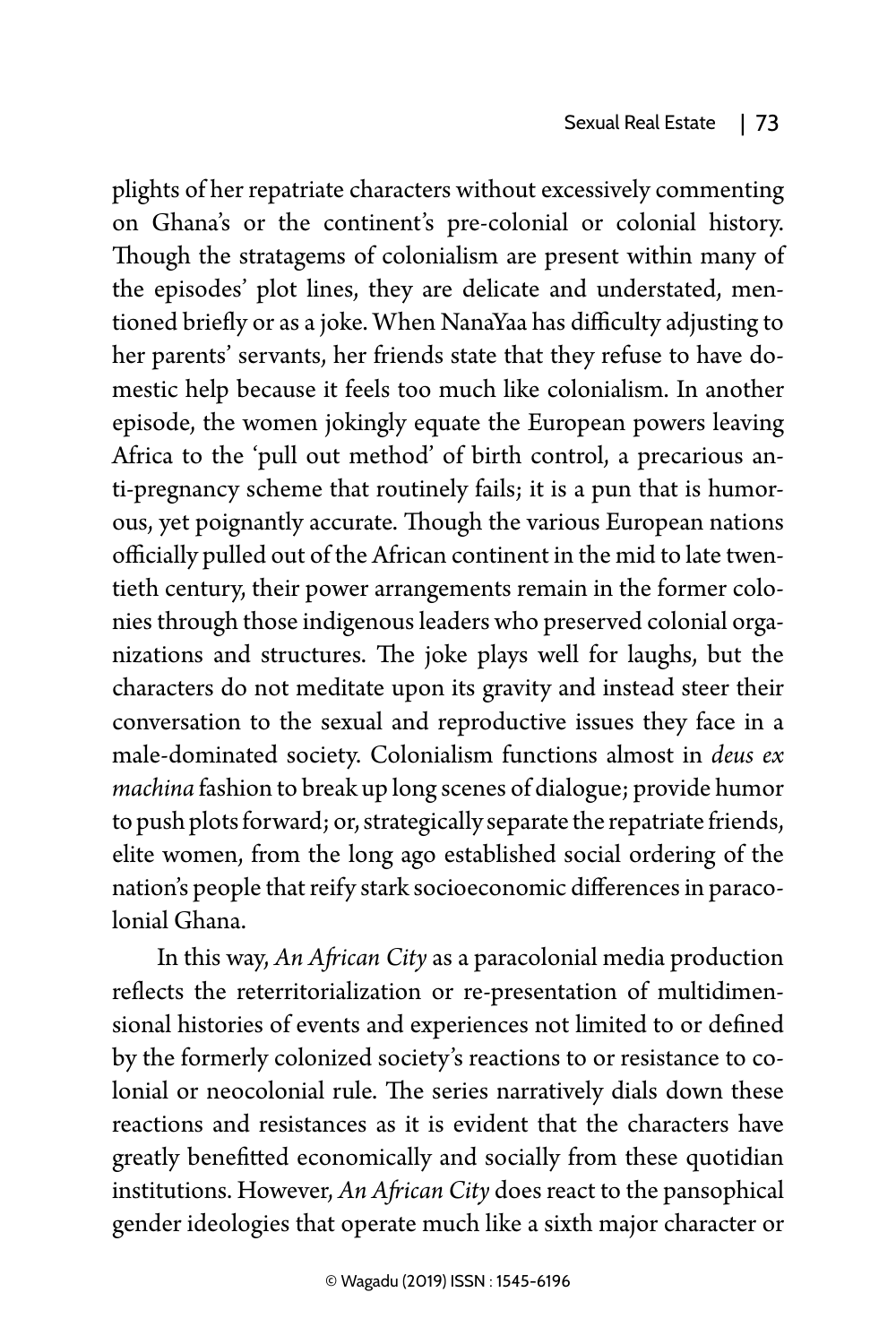great antagonist. Historically, the African continent has been rendered as a feminine ground, ripe for the taking by stronger patriarchal forces more capable of managing its fecundity. The series problematizes this trope. Each character, but particularly NanaYaa, re-presents the present and future African continent. By asserting strong-minded and strong-willed young women who are highly competent and capable, *An African City* very subtly contends that the African continent is adept at self-management and governance. Gender conventions are present in each story and are rhizomatous, connecting myriad ideas about Africa and the roles of women in African society in a style that lacks a discernible beginning and ending. Each gendered idea re-presented in the series is attached or bonded to another, becomes tangled, and develops into a hegemonic web the friends attempt to unravel with varying degrees of success.

For instance, NanaYaa eventually purchases an apartment with her savings and the help of a loan from a bank she calls her "sugar daddy." This lighthearted moment is significant; NanaYaa purchases the apartment without the support of a husband, romantic partner, or the oil baron she briefly dates with the goal of asking him to buy her the apartment. Viewers learn early in the episode that this model of dating for clothing, shoes, jewelry, cars, and houses/apartments is a common practice for even successful women in Accra, an approach one of the repatriates, Sadé, fruitfully uses despite having a well-paying corporate job with a pharmaceutical company. Conflicted about the morality of such an arrangement and its proximity to prostitution, NanaYaa ends the relationship with the oil baron and buys on her own. However, in the episode immediately following "Sexual Real Estate" titled "An African Dump," her friends lecture her on the gravity of the decision of buying a home on her romantic life; Sadé, lawyer Makena, and the naïve virginal NGO worker Ngozi note that because NanaYaa has shown African men that she is financially independent, she has made herself ineligible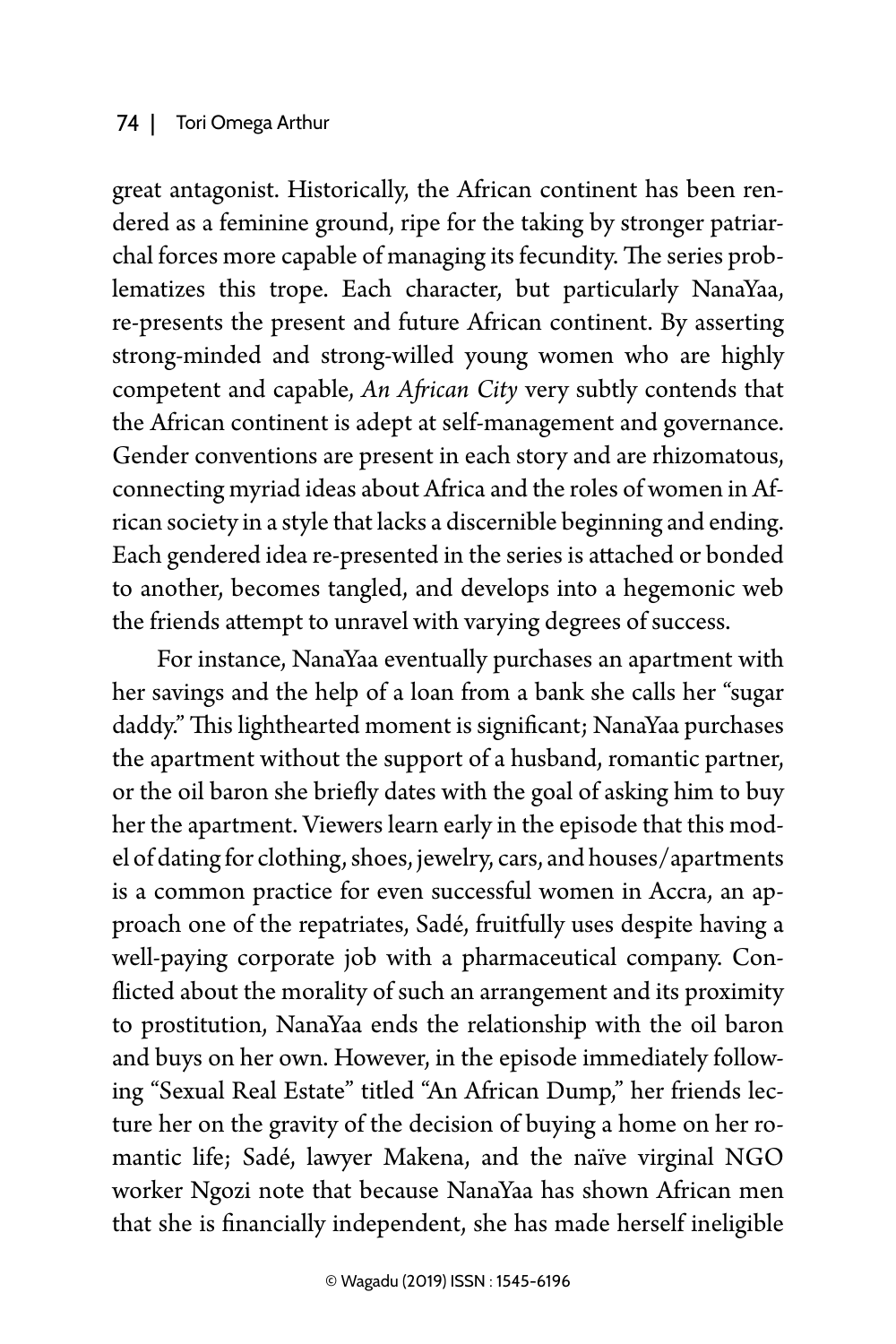for love and marriage. Though their ideas are not decidedly African concepts, they are grounded in what the women understand to be the desirable markers of an African woman. Meekness or obedience to their men and mothers-in-law; devout Christian faith; devotion to African cultural tradition in food, dress, language, etc; virginity prior to marriage; and, a primary focus on home and family are the crucial characteristics of appropriate and sought-after African women reiterated in African media (Abah, 2008; Garritano, 2013; Opoku-Mensah, 2001). They are characteristics the characters in *An African City* openly debate and, except Ngozi, defy.

Garritano notes that African popular culture is a "gender apparatus, a technology that produces and naturalizes particular gender ideologies" (2013, pp. 17). The series as an apparatus or technology acts as a metanarrative of gender. Its plot lines, dialogue, and the behaviors of the actors playing the lead roles reveal that everyone involved with the series is hyperaware that *An African City* is simultaneously challenging and resituating existing heteronormativity and generating alternate gender ideals. The series presents a narrative about a narrative, a re-presentation of reality, that has permeated production throughout Ghanaian and much of African televisual history. Scholars such as Elizabeth Johnson and Donald Culverson (2016), Meyer (2015), Garritano (2013), Jane Bryce (2012), Lindsey Green-Simms (2012), and Audrey Gadzekpo (2009) have noted that the pervasive narrative of the submissive, morally perfect Christian woman has largely gone unchecked in African media and popular culture. Gender, according to Garritano, "is not incidental or supplemental to the worlds and identities imagined...but necessary to the articulation of those identities" (2013, pp. 17-18). Essentially, African cultural productions purposely craft worlds and identities that subordinate women. Yet, *An African City* seeks to topple them through a metanarrative awareness that questions and problematizes basic gender clichés while also presenting new self-conceptions and self-fashionings.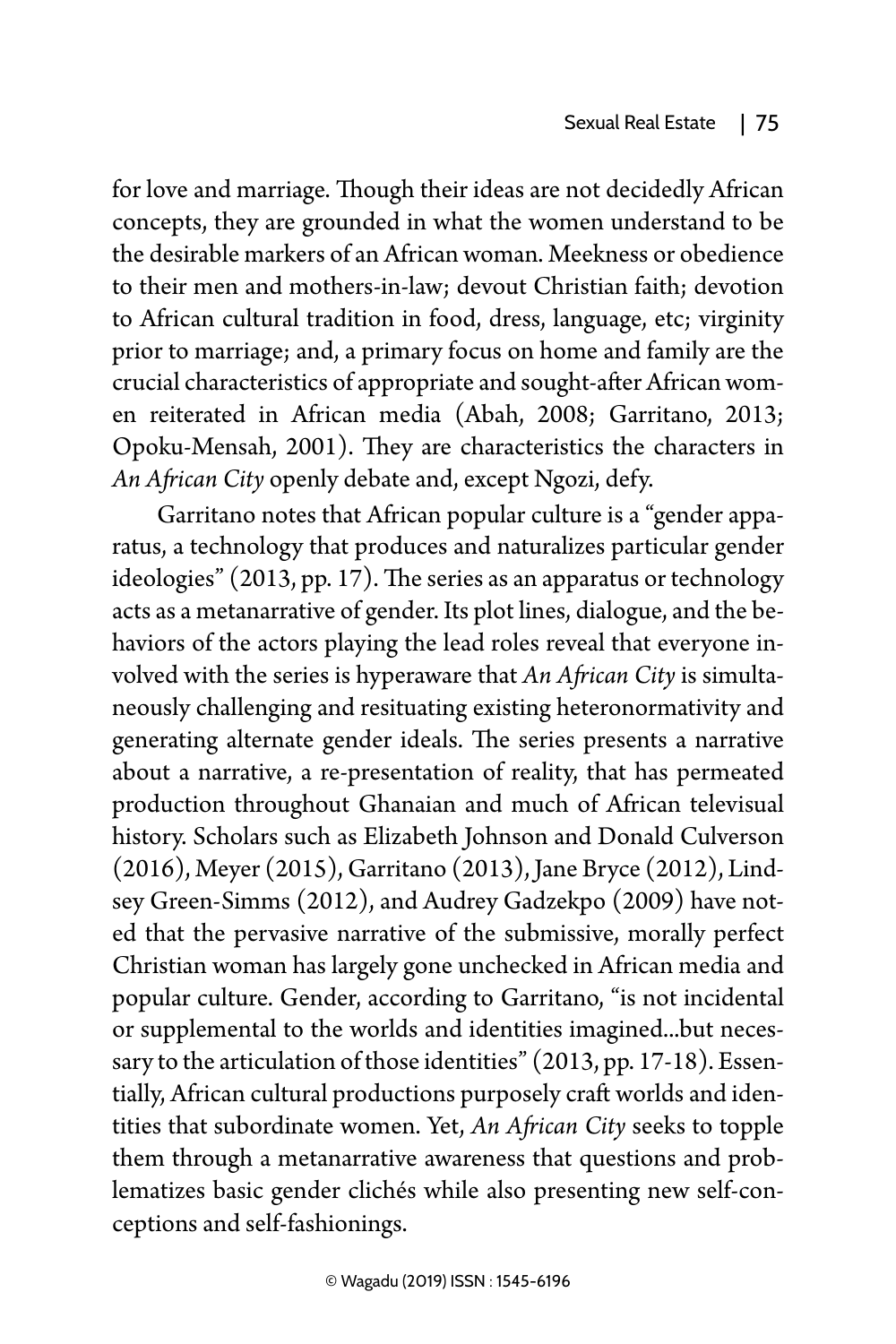Consequently, each episode propels the message that the series itself is "sexual real estate" that viewers can buy and sell. Also, the episode titled "An African Dump" subtly suggests numerous meanings about this potential 'space.' First, it implies that the women exist on a geographical stage that appears to be a dump, or a dilapidated and disreputable place because of its warped notions of gender, identity, and womanhood. Second, it alludes to the fact that the series actively encourages viewers to dump beliefs that Africa is the trash heap of the world. Towards the end of the episode, NanaYaa ends her relationship with a suitor (Kofi) who routinely announces that he needs to "take a dump" after sex and subsequently defecates with great theatrical aplomb. As she explains to her deflated paramour that she will no longer allow him to use the bathroom in her new apartment, her words and the frustration behind them speak loudly. She is not necessarily upset about Kofi's need to use the bathroom, but because the gesture is indicative of men who dump or defecate upon women or believe that they can without consequence because they are men. NanaYaa resists the role Kofi idealistically wants her to play, that of a traditional woman who 'takes shit' without argument. Additionally, NanaYaa's dumping of Kofi also elusively suggests that the Africa and its women represented in *An African City* will no longer allow themselves to be dismissed as literal and figurative toilets. The series as reterritorializing metanarrative asks viewers to see that the "sexual real estate" (equally the African continent and ideas about gender equity) they are purchasing through consumption of each episode is in no way a dump.

Toward the end of the season, the audience learns that NanaYaa's decision to return to Ghana was strongly predicated upon her wish to reconnect with her first love, Segun, a Western educated Nigerian repatriate and determined businessman who has begun dating another Ghanaian woman. Though the narratives suggest that NanaYaa's agency, ambition, and abject refusal to fit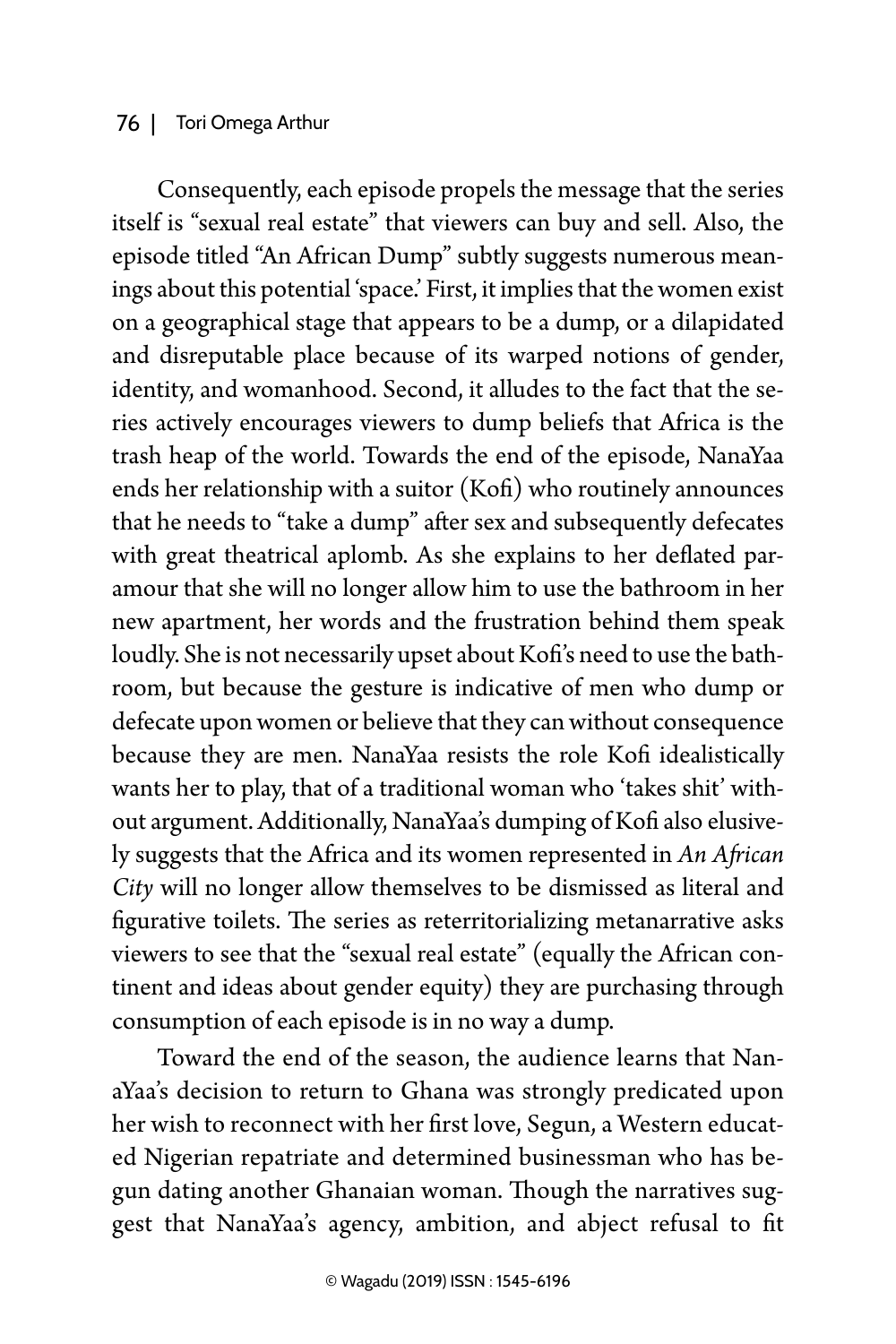traditional gender roles led to the breakup, the lovers' relationship operates as a more varied and complicated analogy. Segun symbolizes a modern and continuously developing paracolonial Africa; his Nigerian ancestry, British accent, time spent in the United States, and return to the African continent signify, ever so slightly, his relationship to colonialism, connection to Western power structures, and drive to forge new economic and sociocultural associations. Segun's new girlfriend, who becomes his fiancée, is a traditional African woman. Unlike NanaYaa, she speaks Twi, the language of her native Ghanaian ethnic group, is relatively quiet in the scenes where she speaks, and wears modest African clothing that lacks the almost avant-garde stylishness of the apparel NanaYaa routinely wears. In many ways, the fiancée is a representation of the Africa of old, an Africa anchored in centuries' old customs that modernism has yet to touch. She exemplifies what Ogundipe-Leslie would consider the "male wish-fulfillment that women desire to be repositories of culture and tradition" (1994, p. 50). In contrast, NanaYaa embodies the Westernized immigrant who abandoned her struggling home before it achieved economic and political stability. She is a combination of the conventional and the modern, the global and the local that ultimately makes her unsuitable to be an arbiter of traditional values. Her homecoming to a burgeoning paracolonial Africa hints at her desire to determine how she can attach herself to her home continent and correct her error of not returning sooner. Still, she seeks to right this perceived wrong on her own terms, mostly through maintaining her independence as she attempts to reattach herself to Segun.

The love triangle NanaYaa, Segun, and his (nameless) fiancée re-present to viewers is a literal depiction of the messiness of romantic relationships, break ups, and new partnerships. Figuratively, the three individuals denote the manifold psychic exchanges between an older conventional Africa, a modern burgeoning Africa, and the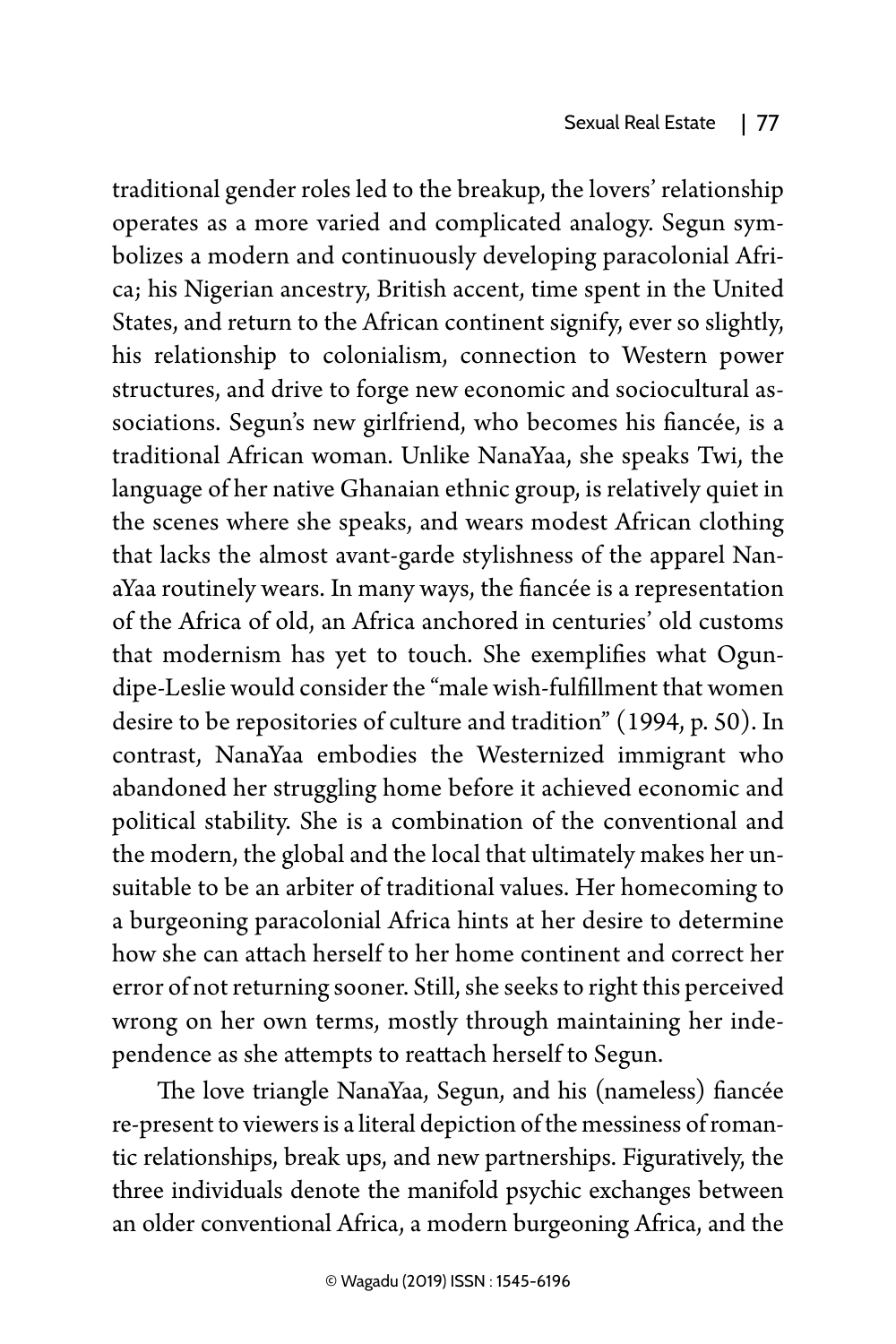contemporary African individual seeking to reconcile with the old and new Africa. As NanaYaa tells Sadé of Segun's fiancée, "It's simple. She represents everything that I'm not. I mean, look at me. I'm a westernized African and I'm lost and then she's Ghana. She's Africa." Intrinsically, Segun's connection with his (nameless) fiancée artfully characterizes Kwame Nkrumah's Sankofa vision of independent Africa; Segun's impending marriage to his (nameless) fiancée embodies a new and emerging Africa reaching back to its cultural customs and rituals and pulling those traditions into the future. They are Sankofa personified. However, NanaYaa and Segun personify the push to leave the past in the past to draft new epistemological, ontological, and phenomenological models for paracolonial African life.

In the penultimate scene in the season's final episode, Segun shows up at NanaYaa's home one month before his wedding to seek her help in securing an oil contract with her new boyfriend, the half-brother of the president of Angola. As they argue about their relationship, Segun states that he chose the new woman because "she makes me feel like a man...she believes in me." This is a powerful and loaded moment. Segun's (nameless) fiancée is solidified as the ideal traditional woman who caters to the man in her life, props him up emotionally and psychologically, and understands her role or place in the androcentric patriarchal relationship. Metaphorically, the (nameless) fiancée is the African who stayed, who did not migrate to another nation, who is not lost, and who nurtured and continues to nurture the continent's growth. In contrast, NanaYaa is the overly ambitious, nasty woman who desires and demands equality and a meaningful life and career beyond that of dutiful wife and mother. She is also the African who left, who did not support or nurture her home's growth, and only returned when she believed the continent possessed social, economic, and political resources, capital, and power she could grab.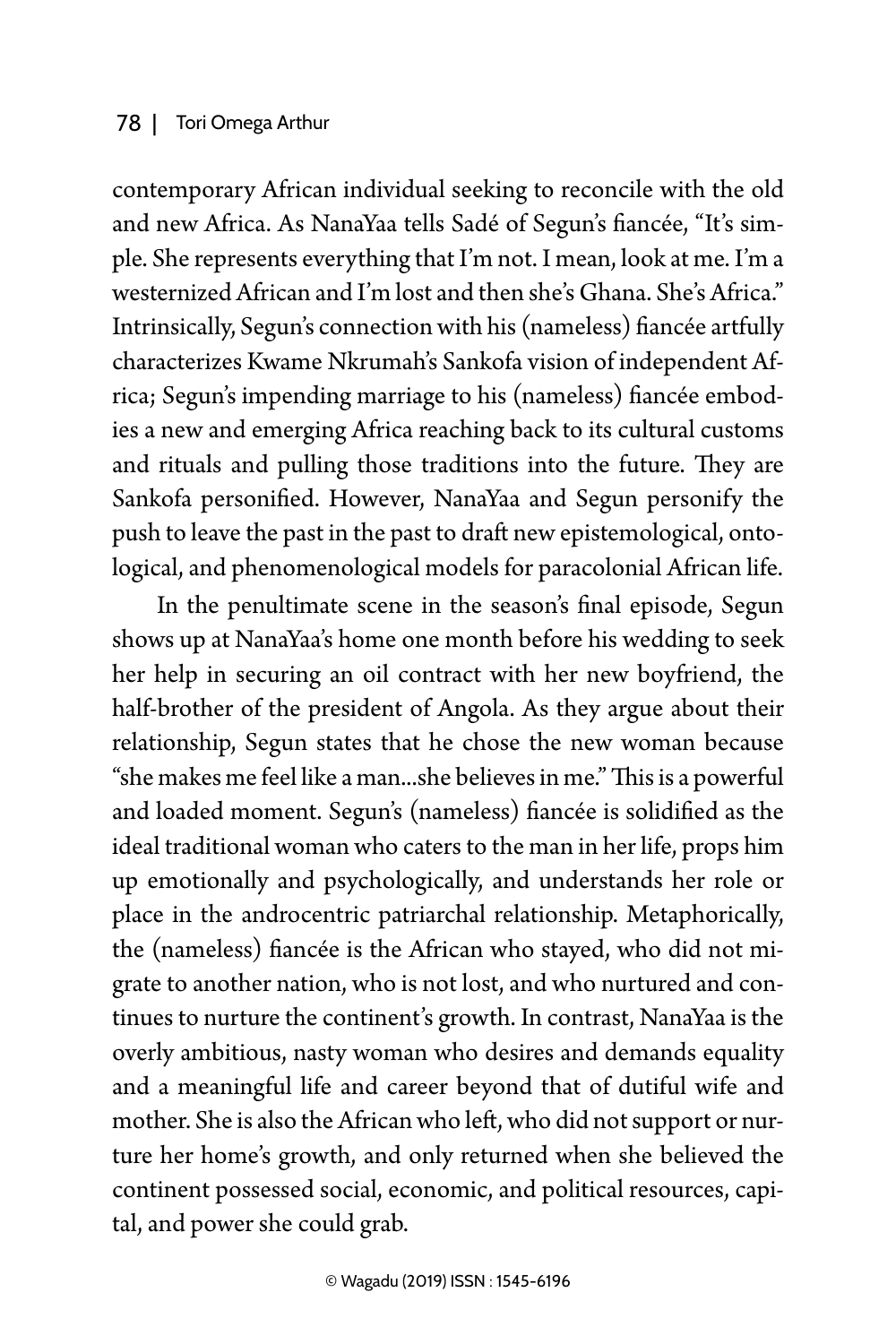Thus, the series operates as a metanarrative and a larger metaphor of the conflict between Africa and her diasporic peoples, especially those born within her borders who move elsewhere. Though the storylines do not rely upon a heavy or overly articulated discourse on colonialism to explain Ghana's paracolonial environment, the narratives suggest that feelings about the institution exist just beneath the surface of the characters' lives. The subtle commentary on the residual effects of colonialism and how it has benefitted certain Africans (namely NanaYaa, Segun, and the rest of the primary cast) perform as a palimpsest. They are visible, yet obscured underneath seemingly facile stories of love, sex, and a pervasive longing for heterosexual marriage. Ideas about past European colonization are not overtly reterritorialized in the series; their cyclical reterritorialization is concealed within each episode's gendered narratives. Therefore, *An African City* painstakingly reterritorializes the African "gender apparatus" that relegates women to an infantilizing story of abjection, conquest, and domination. This multiply reterritorialized apparatus produces and naturalizes new gender ideologies and affords a re-presentation of reality to challenge and depose hegemonic African femininity.

## Conclusion

In a 2016 interview, series creator Nicole Amarteifio stated, "*An African City* is trying to be the answer to what is lacking in [the African] film industry; it's trying to be of high production value while incorporating stories of Ghanaians and others throughout Africa" (Karimi, 2016). Amarteifio's statement reveals the series' inherent multiple nature; both high production value and compelling new narratives are central to the goal of a series that is meant to be a distinctly African production that viewers around the world can relate to and enjoy. Because *An African City* is transnational, it must be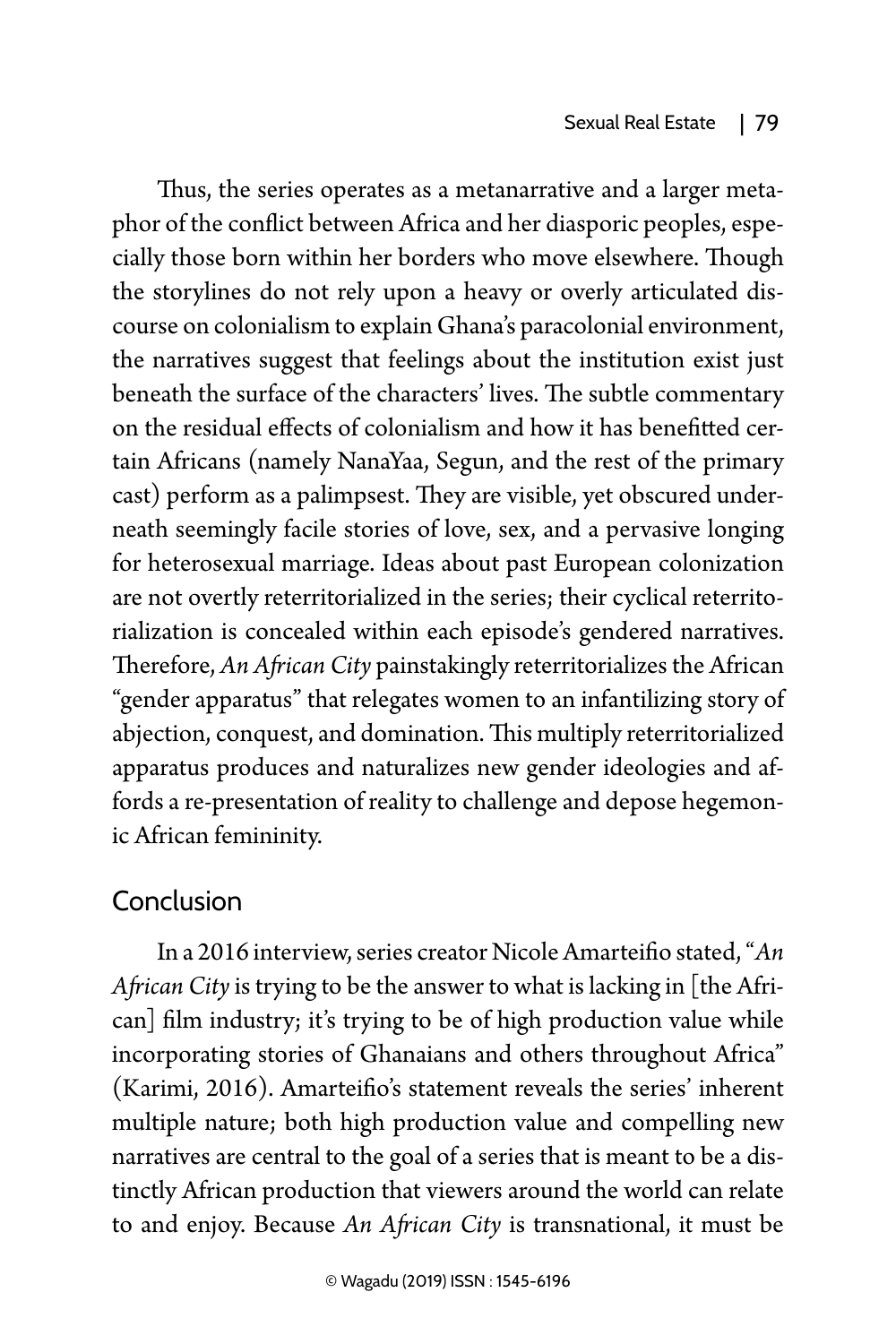viewed within a theoretical frame that considers the origins of a globalized/deterritorialized society's dogmas of cultural identity, economic (in)dependence, and sociopolitical autonomy without privileging the histories of those politics. Existing within an Africa that is not necessarily postcolonial but possesses varying shades of neocolonial economic and political structures, the series is paracolonial in nature. Paracolonialism lends itself to an engaged analysis through de/reterritorialization as post-independence nations in Africa and in other parts of the world seek to redefine themselves outside the strictures of Eurocentric concepts of post-colonialism. Ultimately, *An African City* exemplifies a multiple reterritorialization of media products and gendered narrative aesthetics that had followed a basic production format as well as storytelling structures that became the standard for many, if not most, African cultural productions.

New media's increasingly transnational technoscape has helped facilitate this reterritorialization. The series reconfigured the customary form of production and distribution that was typical of Anglophone African media (though not the auteur-based Francophone productions). Season one of *An African City* created a new media model that was not profit driven and used a webbased platform that would not assert control over the series' production, distribution, consumption (beyond the basic parameters of the You-Tube platform), marketing, and creativity. Also, the series, as a form of digital activism, exemplifies a further reterritorialization of the prevailing notions of African womanhood repeated in African media. The series asserts new ways of thinking about what it means to be an African woman and a media maker in 21<sup>st</sup> century Africa. Thus, "Sexual Real Estate" subverts the typical African media frame or "gender apparatus" for women with characters that are sexually free (except Ngozi, the devout Christian virgin), highly educated, career-minded women whose lives do not revolve around being traditional submissive African women. Though the series focuses on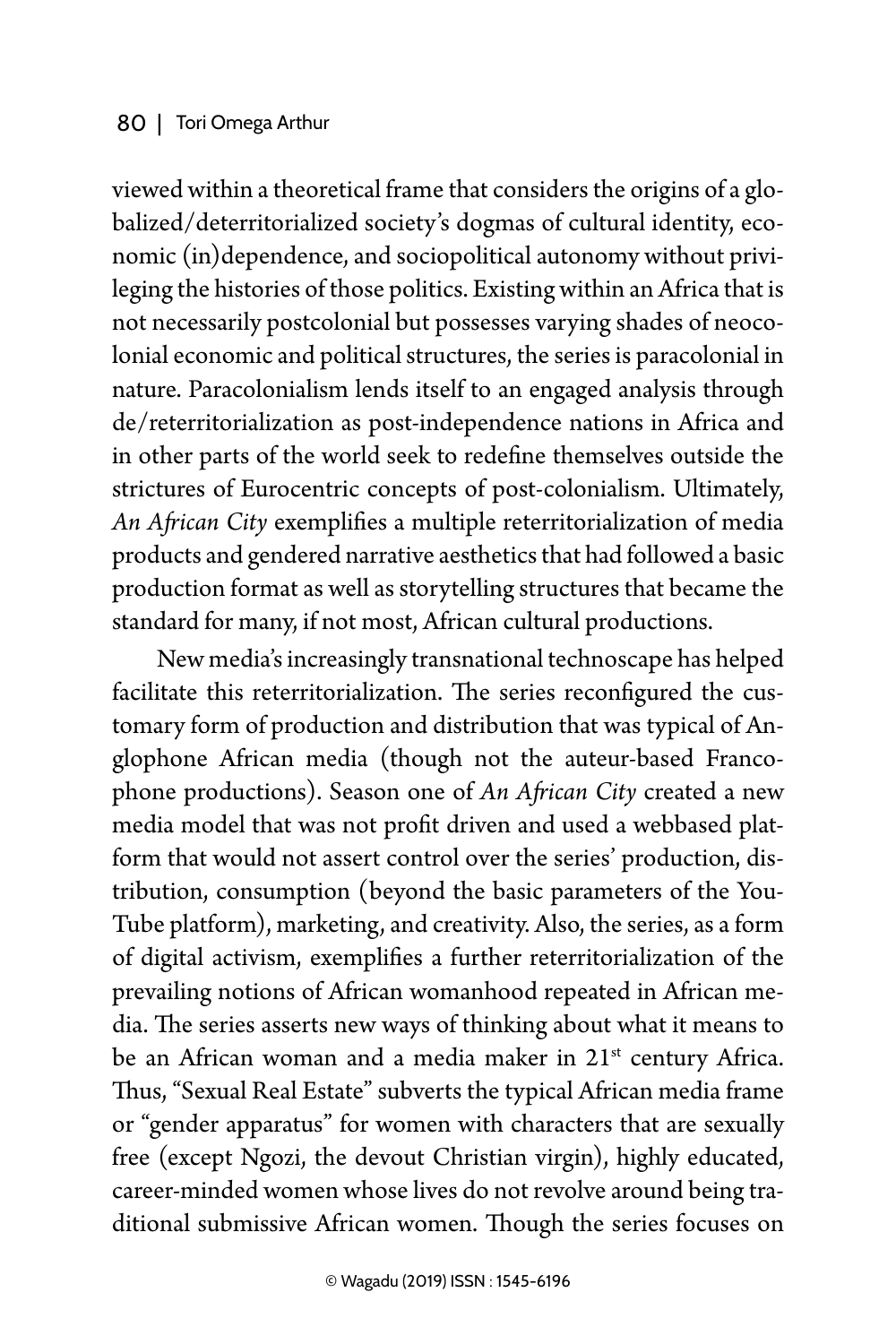the five repatriates' romantic and sex lives, it is clear from the way the narratives render their lives that they are successful professional women who view romantic relationships, hetero-sex, and eventual marriage as the icing on the proverbial cake. Amarteifio has noted that while the lives of the women in the series do not revolve around men, the episodes depict the ways they negotiate their ideas about themselves and the men in their lives (NPR, 2014; Karimi, 2016).

Additionally, Amarteifio has said, "When it comes to the African woman, there is room for many stories. Stories that we as Africans can take control of and share with the world" (Karimi, 2016). Ultimately, Nicole Amarteifio's digital activism is taking control of not just stories about African women, but also stories about African women as media makers possessing the cultural, economic, political, and social capital to tell the stories they want to share. Amarteifio, as a woman media maker, is a re-presentation of the reality of African producers. Her series is a re-presentation of the reality of African televisuals. NanaYaa, Sadé, Ngozi, Makena, and Zainab are re-presentations of African womanhood. Combined, they are all digital re-presentations of the realities of a burgeoning African continent; the possibilities of African televisual production; the power of culturally, economically, politically, and socially connected African women in an industrious and high-powered field of cultural production; and, the positions of African women committed to re-fashioning who they are and how the world views them.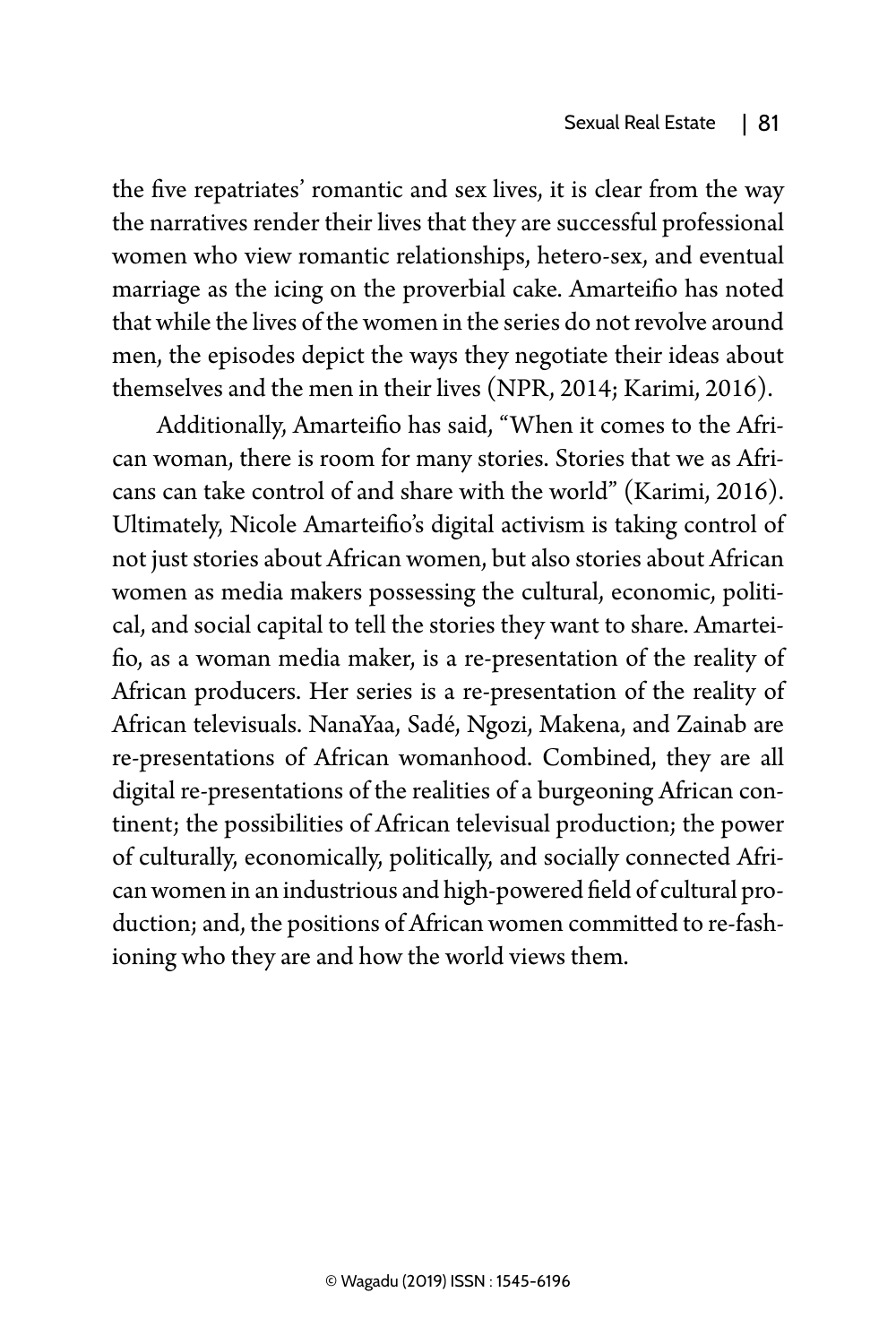### **REFERENCES**

- Abah, A. L. (2008). One Step Forward, Two Steps Backward: African Women in Nigerian Video-Film. *Communication, Culture & Critique*, *1*, 335- 357.
- Appadurai, A. (1999). Disjuncture and Difference in the Global Cultural Economy. In S. During (Ed.), *The Cultural Studies Reader, Second Edition* (pp. 216-228). New York: Routledge.
- Armes, R. (2006). *African Filmmaking North and South of the Sahara*. Bloomington: Indiana University Press.
- Bloom, P. and Skinner, K. (2009). Modernity and Danger: The Boy Kumasenu and the Work of the Gold Coast Film Unit. *Ghana Studies*, *12/13,*121-154.
- Bourdieu, P. (1993). *The Field of Cultural Production: Essays on Art and Literature*. New York: Columbia University Press.
- Bourdieu, P. (1998). *On Television*. New York: The New York Press.
- Bourgault, L.M. (1995). *Mass Media in Sub-Saharan Africa*. Bloomington: Indiana University Press.
- Bryce, J. (2012). Signs of Femininity, Symptoms of Malaise: Contextualising Figurations of "Woman" in Nollywood. *Research in African Literatures*, *43*(4), 71-87.
- Chávez, C.A. and Cordes, A. (2018). Selling Subversion: *An African City* and the Promise of Online Television. *Television & New Media*, *19*(3), 191- 207.
- Clarke, K.M. (2004). *Mapping Yoruba Networks: Power and Agency in the Making of Transnational Communities*. Durham: Duke University Press.
- Deleuze, G. and Guattari, F. (1977). *Anti-Oedipus: Capitalism and Schizophrenia*. New York: Penguin.
- Diawara, M. (1992). *African Cinema. Politics & Culture*. Bloomington: Indiana University Press.
- Eko, L. (2015). The Art of Satirical Deterritorialization: Shifting Cartoons from Real Space to Cyberspace in Sub-Saharan Africa. *International Communications Gazette*, *77*(3), 248-266.
- Gadzekpo, A. (2009). Missing links: African media studies and feminist concerns. *Journal of African Media Studies*, *1*(1), 69-80.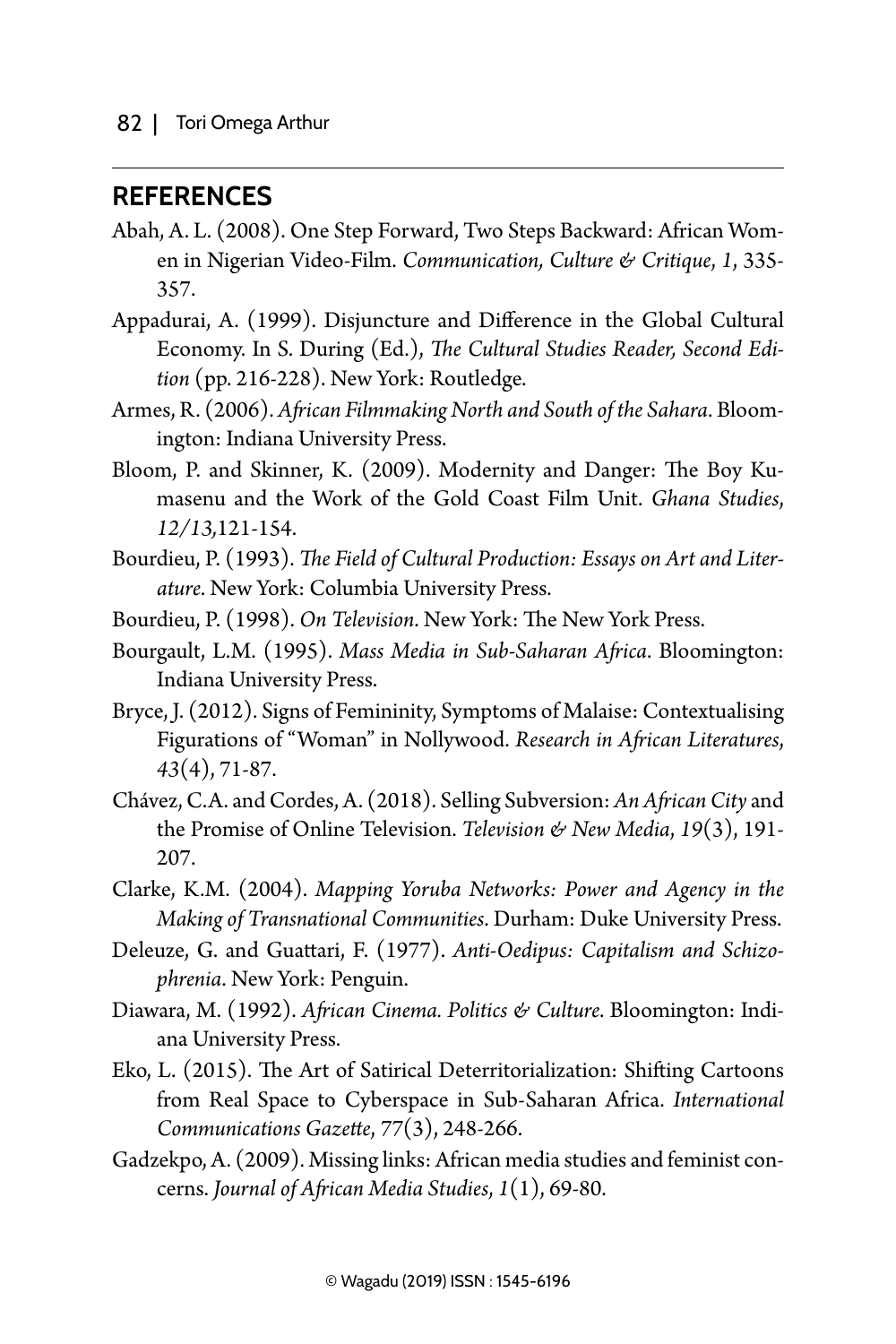- Garritano, C. (2013). *African Video Movies and Global Desire: A Ghanaian History*. Athens: Ohio University Press.
- Grätz, T. (2011). Contemporary African Mediascapes: New Actors, Genres and Communication Spaces. *Journal of African Media Studies*, *3*(2),151- 160.
- Green-Simms, L. (2012). Hustlers, Home-Wreckers and Homoeroticism: Nollywood's Beautiful Faces. *Journal of African Cinemas*, *4*(1), 59-79.
- Hagan, G. (1993). Nkrumah's Cultural Policy. In K. Arhin (Ed.), *The Life and work of Kwame Nkrumah: papers of a symposium organized by the Institute of African Studies, University of Ghana, Legon.* (pp. 3-25). Trenton: Africa World Press.
- Haynes, J. (2000). *Nigerian Video Films*. Athens: Ohio University Center for International Studies.
- Haynes, J. (2012). The Nollywood Diaspora: A Nigerian Video Genre. In M. Krings and O. Okome (Eds.), *Global Nollywood: The Transnational Dimensions of an African Video Film Industry* (pp. 73-99). Bloomington: Indiana University Press,.
- Haynes, J. and Okome, O. (2000). Evolving Popular Media: Nigerian Video Films. In J. Haynes (Ed.), *Nigerian Video Films* (pp. 51-88). Athens: Ohio University Centre for International Studies.
- Jedlowski, A. (2012). From Nollywood to Nollyworld: Processes of Transnationalisation in the Nigerian Video Film Industry. In M. Krings and O. Okome (Eds.) *Global Nollywood: The Transnational Dimensions of an African Video Film Industry*. (pp. 25-45). Bloomington: Indiana University Press.
- Johnson, E. and Culverson, D. (2016). *Female Narratives in Nollywood Melodramas*. New York: Lexington Books.
- Karimi, F. (2016). 'An African City' Web series generates buzz, dismantles stereotypes. Retrieved from [http://edition.cnn.com/2014/04/18/](http://edition.cnn.com/2014/04/18/world/africa/ghana-african-city/) [world/africa/ghana-african-city/](http://edition.cnn.com/2014/04/18/world/africa/ghana-african-city/).
- Krings, M. and Okome, O. (2012). *Global Nollywood: The Transnational Dimensions of an African Video Film Industry*. Bloomington: Indiana University Press.
- Mensah, G.B. (1989). The Film Industry in Ghana Development, Potentials and Constraints (Unpublished Thesis). University of Ghana, Legon.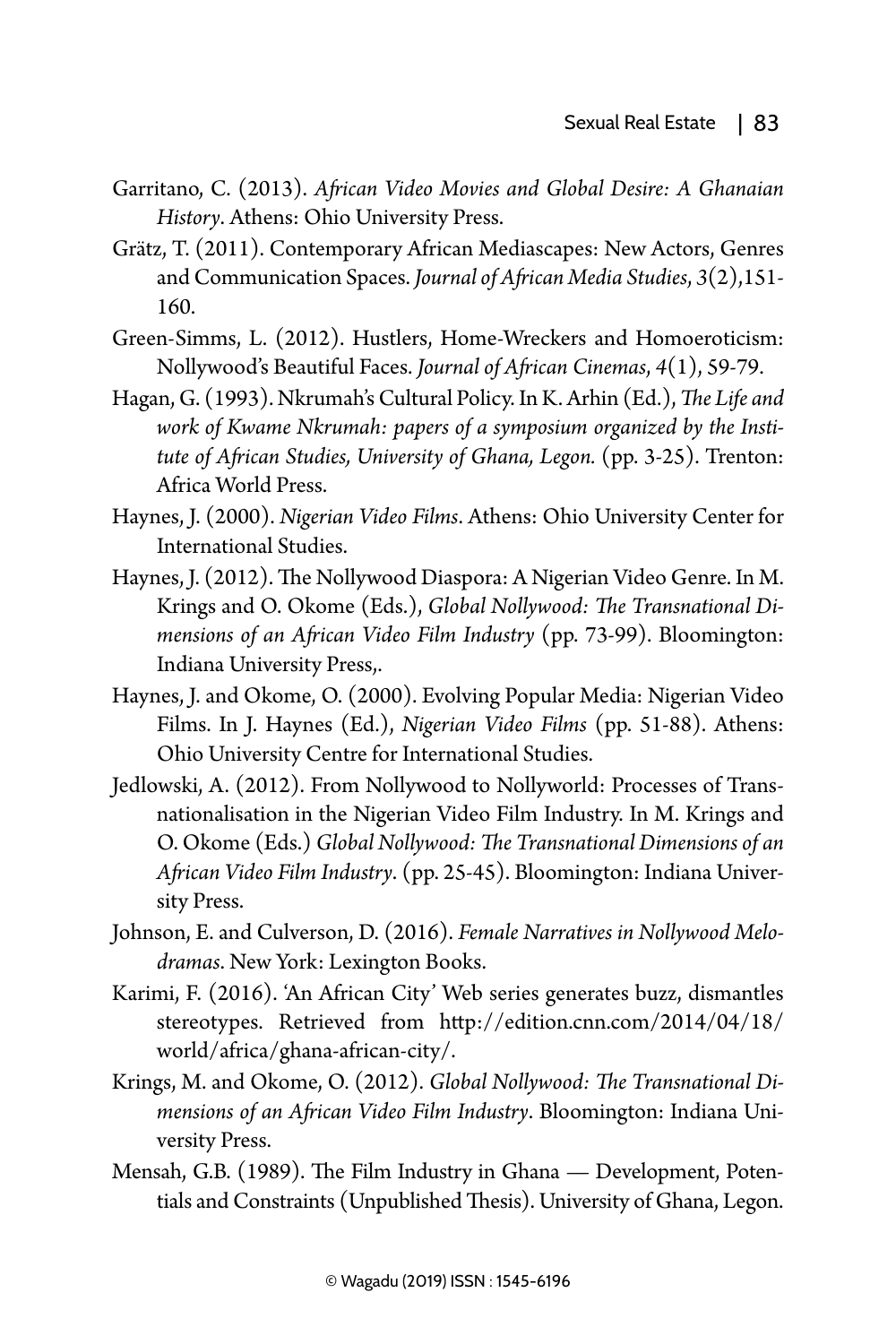- Meyer, B. (2015). *Sensational Movies: Video, Vision, and Christianity in Ghana*. Berkeley: University of California Press.
- Newell, S. (2001). Paracolonial Networks: Some Speculations on Local Readerships in Colonial West Africa. *Interventions*, *3*(3), 336-354.
- Ogundipe-Leslie, M. (1994). *Re-creating Ourselves: African Women & Critical Transformations*. Trenton: Africa World Press.
- Opoku-Mensah, A. (2001). Marching on: African feminist media studies. *Feminist Media Studies*, *1*(1), 25–44.
- Rodriguez, C., Tsikata, D., and Adomako Ampofo, A. (2016). *Transatlantic Feminisms: Women and Gender Studies in Africa and the Diaspora*. Lanham: Lexington Books.
- Sakyi, K. (1996). The Problems and Achievements of the Ghana Film Industry Corporation and the Growth and Development of the Film Industry in Ghana (Unpublished Thesis). University of Ghana, Legon.
- Sangweni, Y. (2014). Ghanaian Writer Nicole Amarteifio on Creating the Hit Web Series, 'An African City'. Retrieved from [https://web.archive.](https://web.archive.org/web/20140726075756/http://afripopmag.com/2014/04/ghanaian-writer-nicole-amarteifio-on-creating-the-hit-web-series-an-african-city/) [org/web/20140726075756/http://afripopmag.com/2014/04/gha](https://web.archive.org/web/20140726075756/http://afripopmag.com/2014/04/ghanaian-writer-nicole-amarteifio-on-creating-the-hit-web-series-an-african-city/)[naian-writer-nicole-amarteifio-on-creating-the-hit-web-series-an-afri](https://web.archive.org/web/20140726075756/http://afripopmag.com/2014/04/ghanaian-writer-nicole-amarteifio-on-creating-the-hit-web-series-an-african-city/)[can-city/](https://web.archive.org/web/20140726075756/http://afripopmag.com/2014/04/ghanaian-writer-nicole-amarteifio-on-creating-the-hit-web-series-an-african-city/).
- Schramm, K. (2000). *Dancing the nation: ghanaische Kulturpolitik im Spannungsfeld zwischen Nation und globaler Herausforderung*. Berlin: LIT Verlag Münster.
- Shohat, E. and Stam, D. (2014). *Unthinking Eurocentrism: Multiculturalism and the Media*. London: Routledge.
- Tsika, N.A. (2015). *Nollywood Stars: Media and Migration in West Africa and the Diaspora*. Bloomington: Indiana University Press.
- Ukadike, N.F. (1994) *Black African Cinema*. Berkeley: University of California Press.

## **Resume**

Tori Omega Arthur is an Assistant Professor in the Department of Journalism and Media Communication at Colorado State University, Fort Collins. She holds a PhD in American Culture Studies along with a Graduate Certificate in Ethnic Studies from Bowling Green State University. Her research focuses on the intersections of media, race and migration, digital diasporas, and the transna